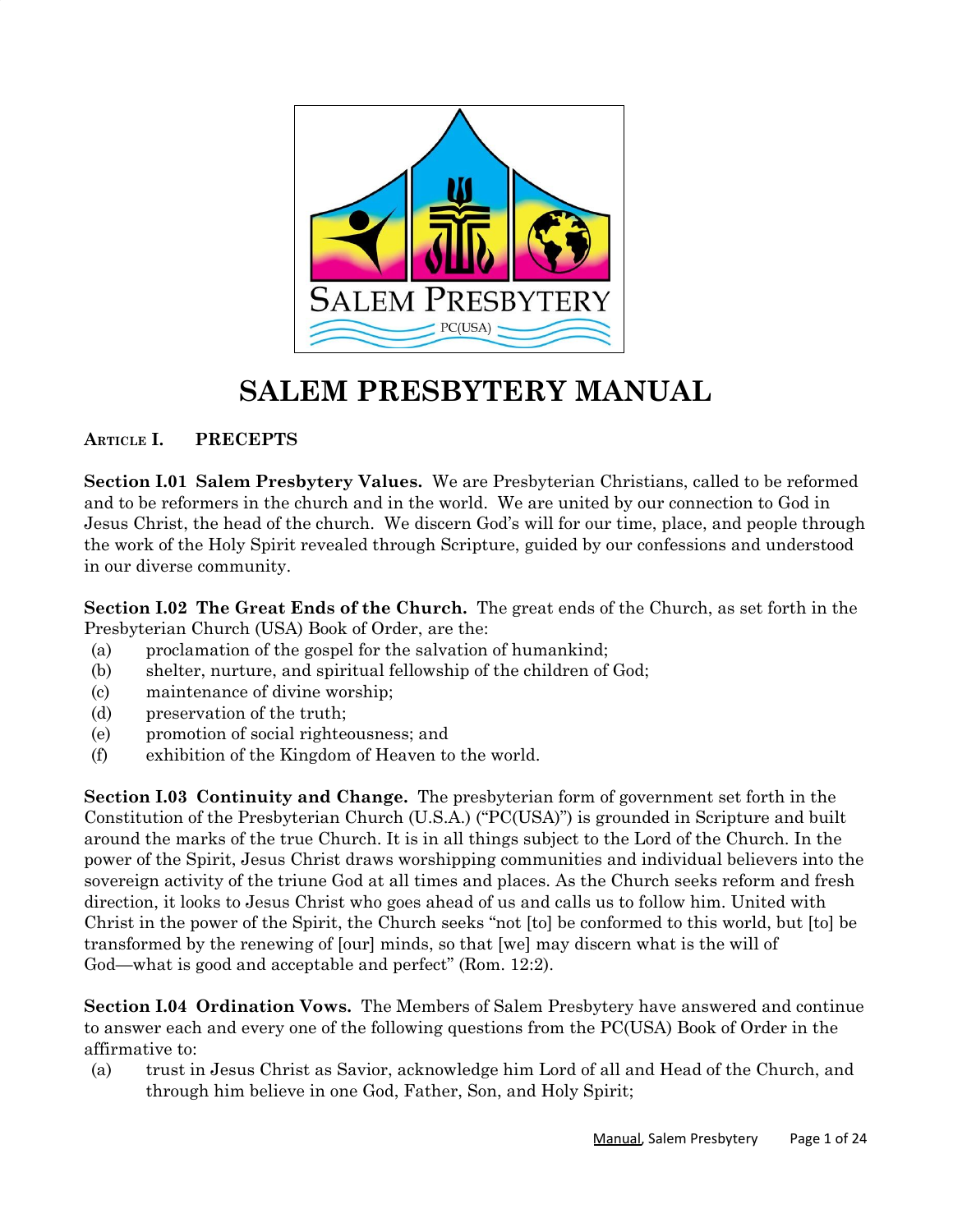- (b) accept the Scriptures of the Old and New Testaments to be, by the Holy Spirit, the unique and authoritative witness to Jesus Christ in the Church universal, and God's Word;
- (c) sincerely receive and adopt the essential tenets of the Reformed faith as expressed in the confessions of our church as authentic and reliable expositions of what Scripture leads the Members to believe and do, and are instructed and led by those confessions in leading the people of God;
- (d) fulfill their ministry in obedience to Jesus Christ, under the authority of Scripture, and are continually guided by the confessions;
- (e) be governed by our church's polity, and abide by its discipline;
- (f) be a friend among their colleagues in ministry, working with them, subject to the ordering of God's Word and Spirit;
- (g) in their own lives seek to follow the Lord Jesus Christ, love their neighbors, and work for the reconciliation of the world;
- (h) promise to further the peace, unity, and purity of the church; and
- (i) pray for and seek to serve the people with energy, intelligence, imagination, and love.

**Section I.05 The Purpose Of Confessional Statements; Reformed Tradition.** The PC(USA) states its faith and bears witness to God's grace in Jesus Christ in the creeds and confessions in The Book of Confessions. These confessional statements are subordinate standards in the church, subject to the authority of Jesus Christ, the Word of God, as the Scriptures bear witness to him. In its confessions the Presbyterian Church (U.S.A.) expresses the faith of the Reformed tradition. Central to this tradition is the affirmation of the majesty, holiness, and providence of God who in Christ and by the power of the Spirit creates, sustains, rules, and redeems the world in the freedom of sovereign righteousness and love. Related to this central affirmation of God's sovereignty are other great themes of the Reformed tradition: the election of the people of God for service as well as for salvation; covenant life marked by a disciplined concern for order in the church according to the Word of God; a faithful stewardship that shuns ostentation and seeks proper use of the gifts of God's creation; and the recognition of the human tendency to idolatry and tyranny, which calls the people of God to work for the transformation of society by seeking justice and living in obedience to the Word of God. God alone is Lord of the conscience, and has left it free from the doctrines and commandments of men which are in anything contrary to his Word, or beside it, in matters of faith or worship.

# **ARTICLE II. SALEM PRESBYTERY ORGANIZATION**

**Section II.01Name.** The name of this presbytery is Salem Presbytery, a constituent presbytery of the Mid-Atlantic Synod and Presbyterian Church (U.S.A.).

**Section II.02Boundaries.** The boundary of Salem Presbytery consists of 19 counties in central North Carolina.

**Section II.03Neighborhoods.** Salem Presbytery consists of three neighborhoods: West (Alexander, Ashe, Alleghany, Watauga, Wilkes, and part of Iredell and Surry), Central (Most of Surry, Yadkin, Stokes, Forsyth, part of Iredell, Davie, Davidson, Rowan and part of Guilford) and East (Rockingham, Caswell, most of Guilford, Alamance, Randolph and Chatham).

**Section II.04Membership of Presbytery.** The voting membership of the Presbytery consists of: (a) All teaching elders on the active roll of Presbytery engaged in a ministry validated by the Presbytery, all members-at-large, and all honorably retired teaching elders;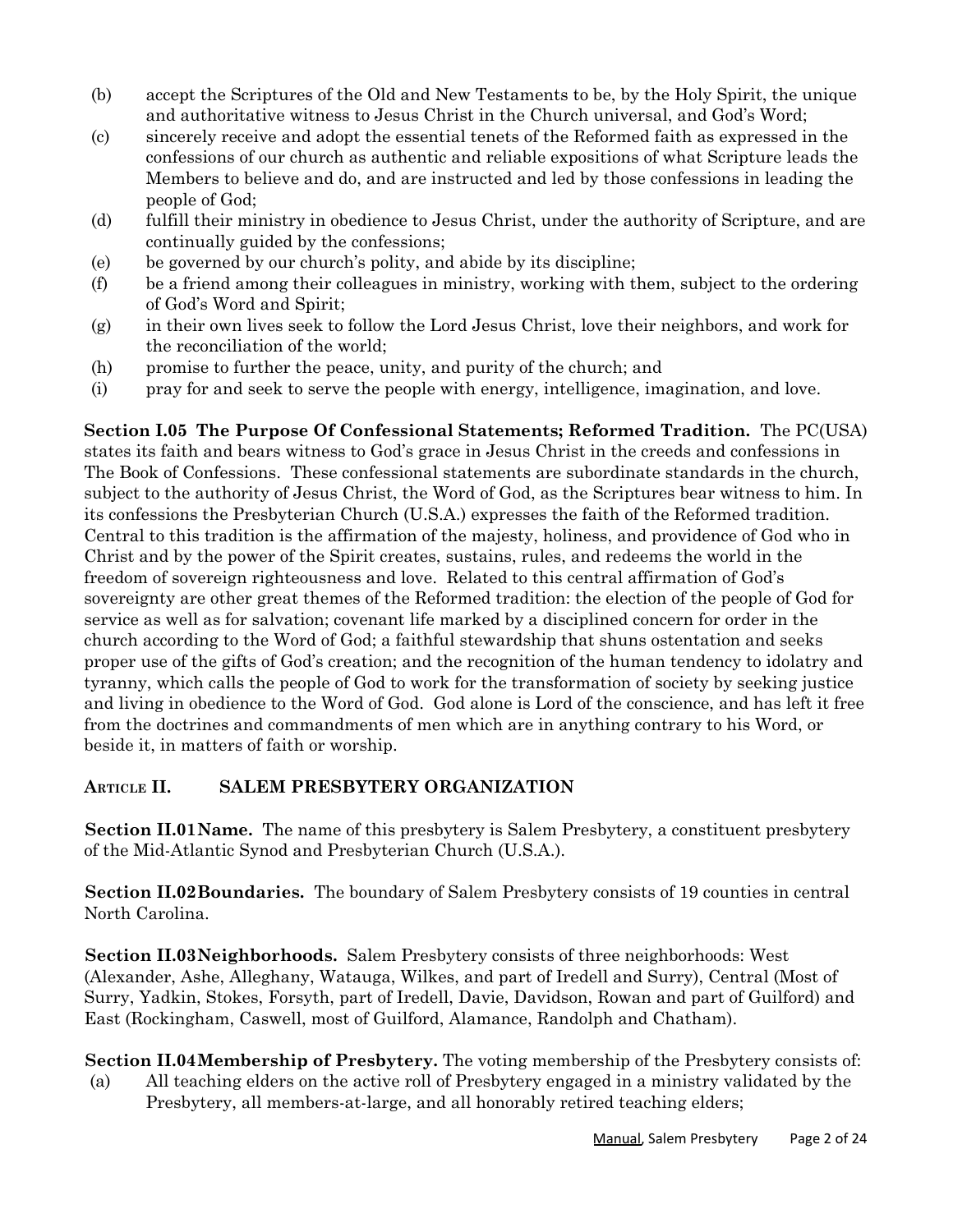- (b) All ruling elder commissioners of the churches of Presbytery;
- (c) The officers of Presbytery who are ruling elders commissioned as members of Presbytery for their terms of office;
- (d) Certified Christian Educators who have been ordained to the office of Ruling Elder;
- (e) Ruling Elders Commissioned ("CREs") every three years by Presbytery, who are currently serving churches within Salem Presbytery; and,
- (f) Ministers from other denominations who have been approved by Commission on Ministry or Presbytery and are currently serving a church or validated ministry in Salem Presbytery.

#### **Section II.05Mission, Purpose, and Vision**

- (a) Mission. We as Salem Presbytery strive: to be a visible witness to Jesus Christ, [REACH]; to equip and strengthen our congregations and leaders for ministry in the world, [EQUIP]; and to inspire and model local and global mission, [SEND].
- (b) Purpose. As Salem Presbytery, we are called to be God's voices of hope in this time of epoch change and exciting possibilities.
- (c) Vision. Salem Presbytery is called by God and empowered by the Holy Spirit. Salem Presbytery helps its congregations to be more faithful participants in the mission of Christ's Church as they provide that the Word of God may be truly preached and heard.
- (d) Polity. Salem Presbytery is a regional council of the Presbyterian Church (U.S.A.) whose purpose is to carry out the mission, ministry, and government of the Presbyterian Church (U.S.A.) within its boundaries in order to achieve the great ends of the Church.
- (e) Community and Diversity. Salem Presbytery is a covenant community with a rich diversity of membership, formed by the triune God, called to share together in the ongoing life and ministry of Jesus Christ, proclaiming and demonstrating the Gospel publicly in word and deed in the power of the Holy Spirit. In Christ, by the power of the Spirit, God unites persons through baptism, regardless of race, ethnicity, age, sex, disability, geography, or theological conviction. There is therefore no place in the life of the Church for discrimination against any person. Salem Presbytery shall help congregations guarantee full participation and representation in its worship, governance, and emerging life to all persons or groups within its membership.
- (f) Ministry. The ministry of Presbytery is to promote the worship, fellowship, nurture and outreach of its members and congregations.
- (g) Book of Order. The powers and duties of Presbytery shall be in accordance with the Book of Order of the Presbyterian Church (U.S.A).

#### **Section II.06Goals and Objectives.**

- (a) We are God's voices of hope as we seek to proclaim the Good News in word and deed.
	- (i) Congregations will provide proclamation for their place and people.
	- (ii) Teaching Elders, Commissioned Ruling Elders and Educators will learn about and serve this rapidly changing world.
	- (iii) Salem Presbytery program staff will preach, teach and mediate on Salem Presbytery's behalf.
	- (iv) Executive Council will facilitate the work of Salem churches, developing and allocating shared resources.
	- (v) Commissions and Committees will proclaim God's Good News with their work.
- (b) We are God's voices of hope as we seek to celebrate and embrace diversity.
	- (i) Congregations will discern and act on God's specific call in their community.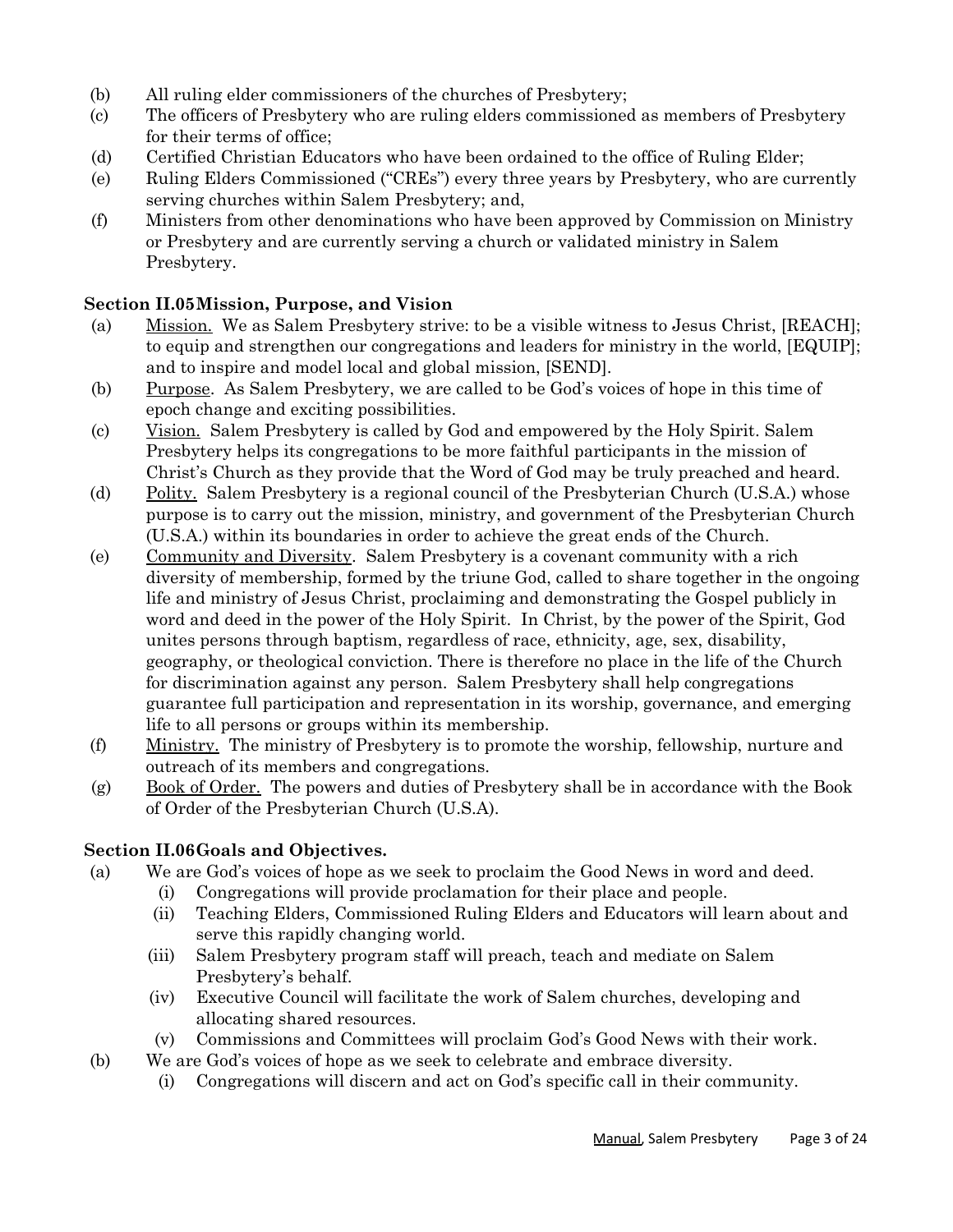- (ii) Teaching Elders, Commissioned Ruling Elders and Educators will understand, preach and practice unity in Christ.
- (iii) Salem Presbytery will equip church leaders in the knowledge and practice of diversity.
- (iv) Executive Council will represent and encourage the diversity of Salem Presbytery.
- (v) Commissions and Committees will expand their diversity of people, ideas and activities.
- (c) We are God's voices of hope as we seek to nurture and care for one another.
	- (i) Congregations will share resources with other Congregations.
	- (ii) Teaching Elders, Commissioned Ruling Elders and Educators will support one another in life's joys and sorrows through prayer and communication.
	- (iii) Salem Presbytery staff will communicate prayer concerns and pray for churches and their members.
	- (iv) Executive Council will pray and practice concern for each other as they serve together.
	- (v) Commissions and Committees will pray for and nurture one another as they serve together.
- (d) We are God's voices of hope as we seek to participate in God's transformational mission.
	- (i) Congregations will discern the new thing God is doing in their midst.
	- (ii) Teaching Elders, Commissioned Ruling Elders and Educators will proclaim the gospel and implement God's work.
	- (iii) Salem Presbytery staff will seek out and share transformational mission ideas.
	- (iv) Executive Council will prioritize support for transformational practice.
	- (v) Commissions and Committees will intentionally seek and implement transformational practice.
- (e) We are God's voices of hope as we seek to partner with each other in ministry.
	- (i) Congregations will connect with each other in ministry.
	- (ii) Teaching Elders, Commissioned Ruling Elders and Educator will prioritize and encourage partnerships in ministry.
	- (iii) Presbytery staff will resource Salem Partnerships.
	- (iv) Executive Council will encourage accountability in living and working together as a connectional church.
	- (v) Commissions and Committees will work toward building partnerships through their specific areas of expertise.

**Section II.07Organizational Chart** (includes groups not governed by Manual).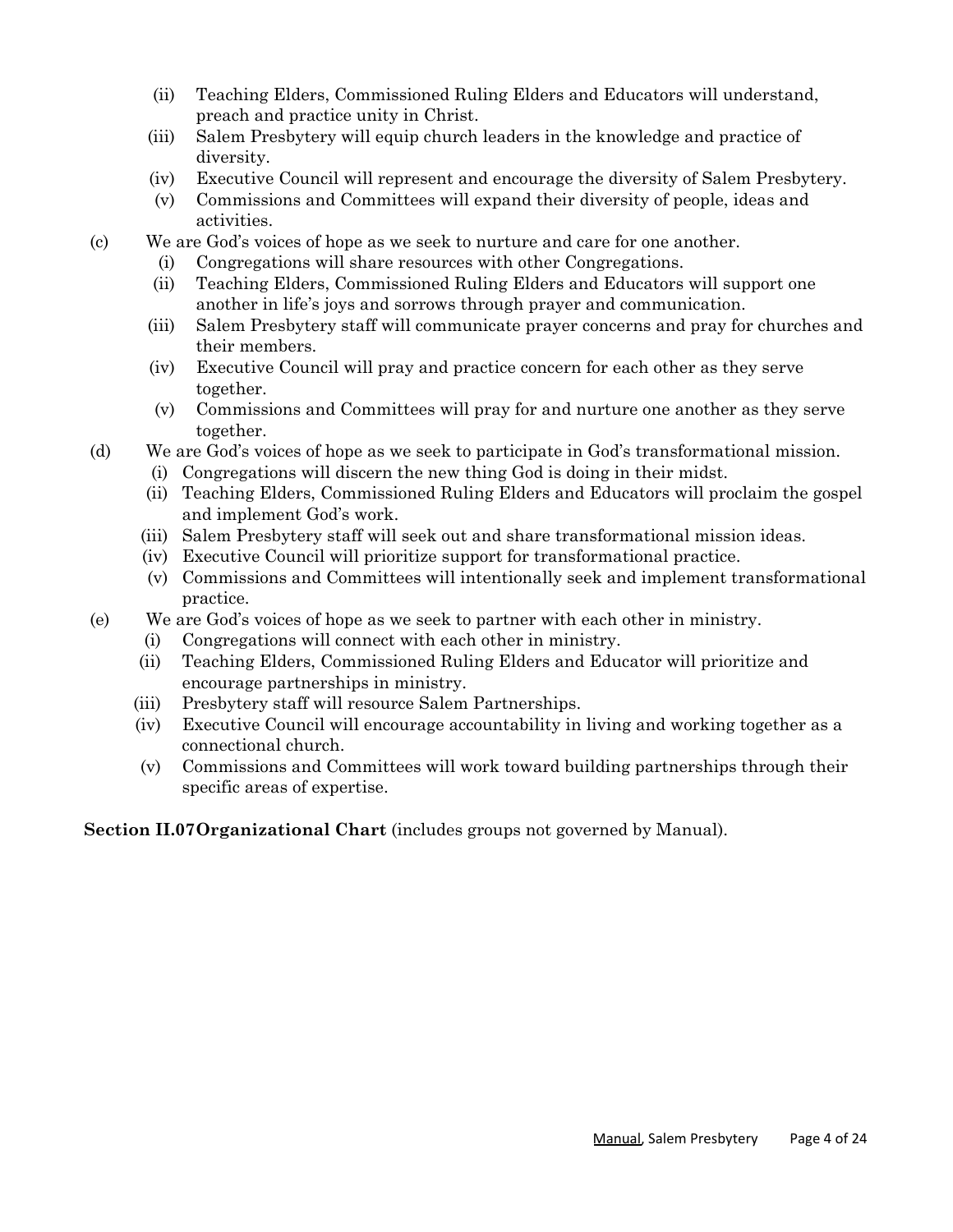

# **ARTICLE III. SALEM PRESBYTERY GOVERNANCE**

# **Section III.01 Officers of Presbytery.**

- (a) Moderator And Vice-Moderator.
	- (i) *Election.* At the spring or summer meeting of Presbytery in odd-numbered years, a moderator will be elected; this individual will take office at the conclusion of the subsequent winter's Presbytery meeting, and will serve a two-year term. The Committee on Representation will select and recommend a Ruling Elder or CRE who is a member of a congregation in Salem Presbytery, or a Teaching Elder who is a member of Salem Presbytery to serve as moderator of Presbytery. The moderator, with Executive Council approval, will select a vice moderator. Presbytery will review this process to evaluate quality, leadership, and equity within the organization.
	- (ii) *Duties of Moderator/Vice Moderator.* The Moderator shall:
		- 1) Preside at all Presbytery meetings;
		- 2) Follow the role as directed by the Book of Order;
		- 3) Be selected as a commissioner to General Assembly, in the period of the Moderator's service as Moderator;
		- 4) Sign documents as appropriate; and
		- 5) The Vice Moderator shall serve in the absence of the Moderator or when invited to do so.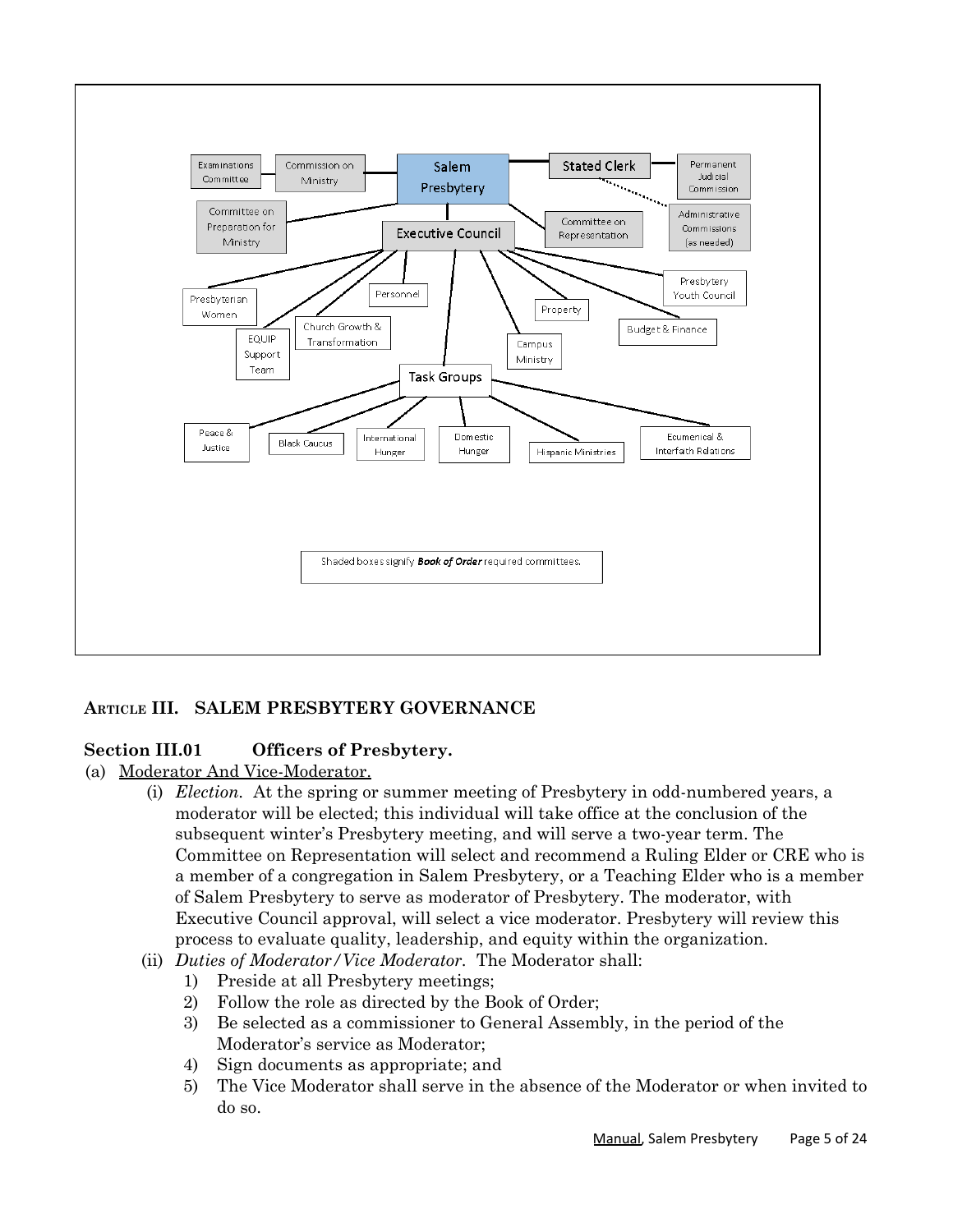#### (b) Stated Clerk of Presbytery.

- (i) *Election.* The office of Stated Clerk shall be filled by election. The term of the Stated Clerk shall be three (3) years, beginning on July 1 of the year of election. The Clerk shall be eligible for re-election without limitation. The Stated Clerk may select an Assistant Stated Clerks to serve annually. A vacancy in the Stated Clerk's office shall be filled by nomination and election to the unexpired term as expeditiously as possible. Nominations to fill the vacancy shall be made by the Personnel Committee of Presbytery to the Committee on Representation in accordance with the manner set forth in this section.
- (ii) *Duties of Stated Clerk.* The Stated Clerk shall be the continuing ecclesiastical officer of Presbytery and shall perform all of the duties set forth in the position description adopted by Presbytery, as well as all duties which may be assigned from time to time by Presbytery and the Book of Order.
- (iii) *Annual Review of Stated Clerk.* Presbytery shall conduct an annual review of the work and of the compensation of the Stated Clerk. The membership of the appraisal team shall be the Moderator of Executive Council, the Moderator of the Personnel Committee, and the Moderators of the Standing Committees of Presbytery. In the final year of the term of the Stated Clerk, both the annual review and the end-of-term review shall be conducted by the appraisal team.
- (iv) *Salary and Expenses of Stated Clerks.* A sum for the services of the Stated Clerk shall be allotted in the budget of Presbytery.

# **Section III.02 Executive Presbyter and Other Staff of Salem Presbytery.**

- (a) Election of Executive Presbyter.
	- (i) When a vacancy occurs in the office of the Executive Presbyter, Executive Council shall nominate to Presbytery the names of at least seven (7) members to a Special Committee on Representation, which shall be so constituted so as to comply with the principles of participation and representation.
	- (ii) The Special Committee on Representation shall consist of both teaching and ruling elders. The Special Committee on Representation shall be convened by the Moderator of Presbytery for the purpose of electing a Moderator from among its own membership. The Special Committee on Representation shall conduct its work in compliance with the church-wide plan for equal opportunity.
	- (iii) The candidate nominated by the Special Committee on Representation shall be the only nominee. Presbytery shall vote by written ballot. A majority vote shall elect. If the person elected accepts the call, the Stated Clerk shall so advise Synod and shall make provision for the service of installation at a Stated meeting of Presbytery.
- (b) Accountability. The Executive Presbyter shall be called and elected by Presbytery without term to the position commencing with his/her installation. The Executive Presbyter is employed by Presbytery and is accountable to Presbytery through Executive Council for the implementation of Presbytery's decisions. The Executive Presbyter is accountable to Synod, under the supervision of the Synod Executive, for the implementation of Synod decisions.
- (c) Responsibilities. The Executive Presbyter shall:
	- (i) serve as head of the Administrative and Support staffs and coordinate the total ministry and mission of Presbytery;
	- (ii) serve as an ex-officio member without vote on all standing and special Commissions and Committees of Presbytery with the exception of the Permanent Judicial Commission;
	- (iii) represent and interpret the decisions and programs of Presbytery to sessions;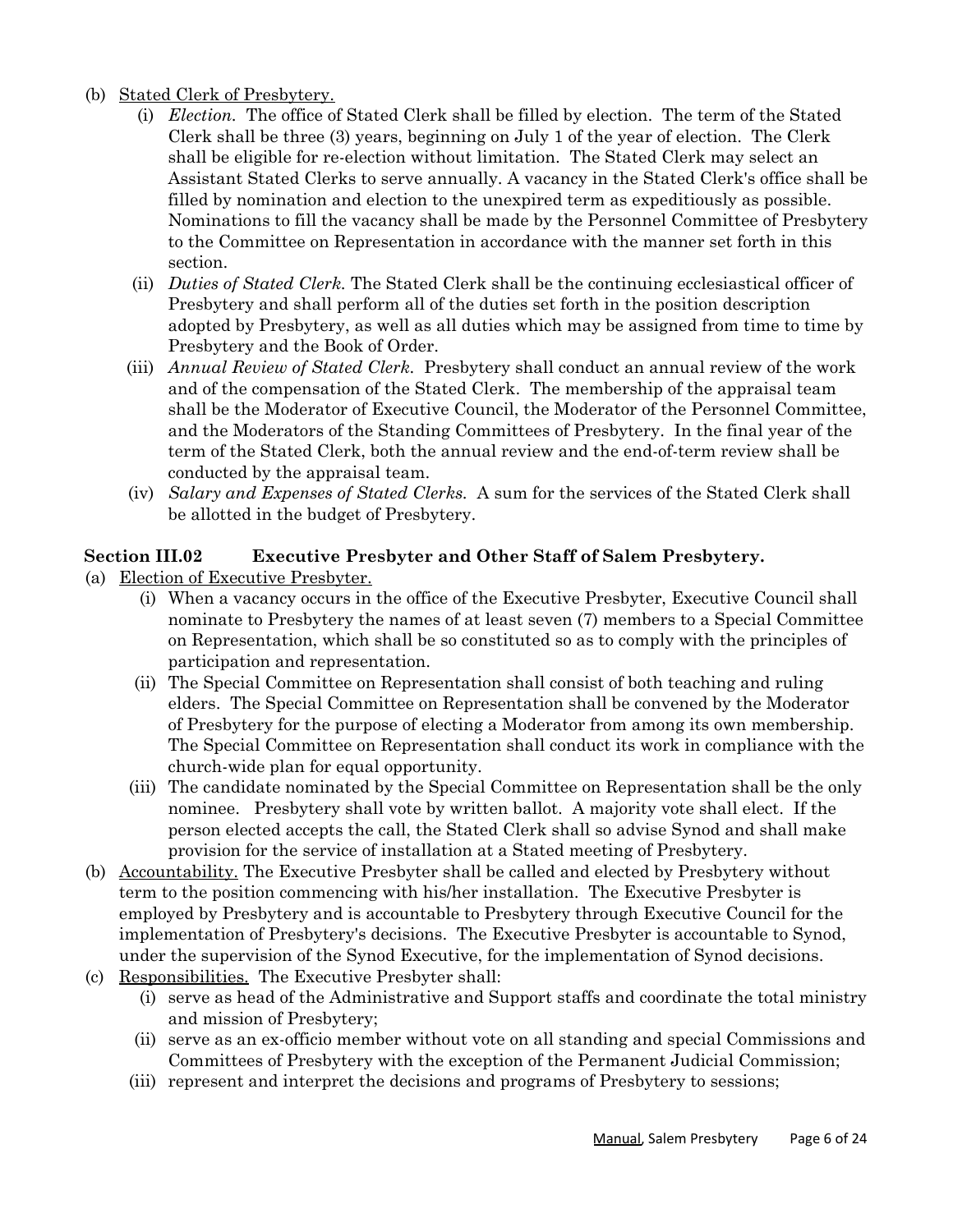- (iv) represent and interpret the interests and programs of Presbytery and PC (USA) to the public, especially the media, other denominations, and various ecumenical bodies;
- (v) coordinate the work of any Synod and General Assembly agency staff working in Presbytery, in accordance with the arrangements and policies established by Synod or the General Assembly entity;
- (vi) serve as primary staff to Executive Council's Committee on Personnel; and,
- (vii) perform such other duties as Presbytery or its Executive Council may from time to time require.
- (d) Annual Review. Presbytery, in consultation with Synod, shall conduct an annual review of the work and compensation of the Executive Presbyter. The Personnel Committee will conduct the review with input from the Moderator of Executive Council and the Moderators of the Commissions and Committees of Presbytery. The annual review shall be based on agreed-to goals and priorities set at the beginning of the review period.
- (e) Termination. The Call and employment of the Executive Presbyter may be terminated by his/her resignation or retirement. Presbytery shall vote by written ballot to concur. A majority vote is required. The Call and employment of the Executive Presbyter may also be terminated upon recommendation by Executive Council at one stated meeting of Presbytery, for action at the next Stated meeting. A motion from the floor to terminate the employment shall be referred to the Executive Council for review and advice to be acted upon at a Stated meeting of Presbytery when the Executive Council is ready to report. In either of these latter two cases, a written ballot and a majority vote shall be required to terminate the Call and employment.
- (f) Program Staff shall
	- (i) Provide Spiritual support for the mission and ministry of Salem Presbytery churches;
	- (ii) Educate and communicate with Presbytery, the constituent churches of Presbytery and Salem Presbytery Executive Council by written reports to the extent necessary to enable the work of Presbytery, the churches, and Executive Council;
	- (iii) Direct congregations to support and provide resources;
	- (iv) Address Issues of guidance and accountability;
	- (v) Facilitate committee work only when necessary; and
	- (vi) Manage the finances of Presbytery.

# **ARTICLE IV. SALEM PRESBYTERY COMMITTEES, EXECUTIVE COUNCIL, AND COMMISSIONS**

#### **Section IV.01 Organizational Entities**. The Commissions and Committees of Salem Presbytery shall be:

- (a) Commission on Ministry;
- (b) Committee for Preparation for Ministry;
- (c) Permanent Judicial Commission;
- (d) Executive Council;
- (e) Committee on Representation; and
- (f) Presbytery Administrative Commissions.

**Section IV.02 Accountability.** The commissions/committees of Presbytery shall be directly accountable to Presbytery, through the Stated Clerk, and shall report directly to Presbytery.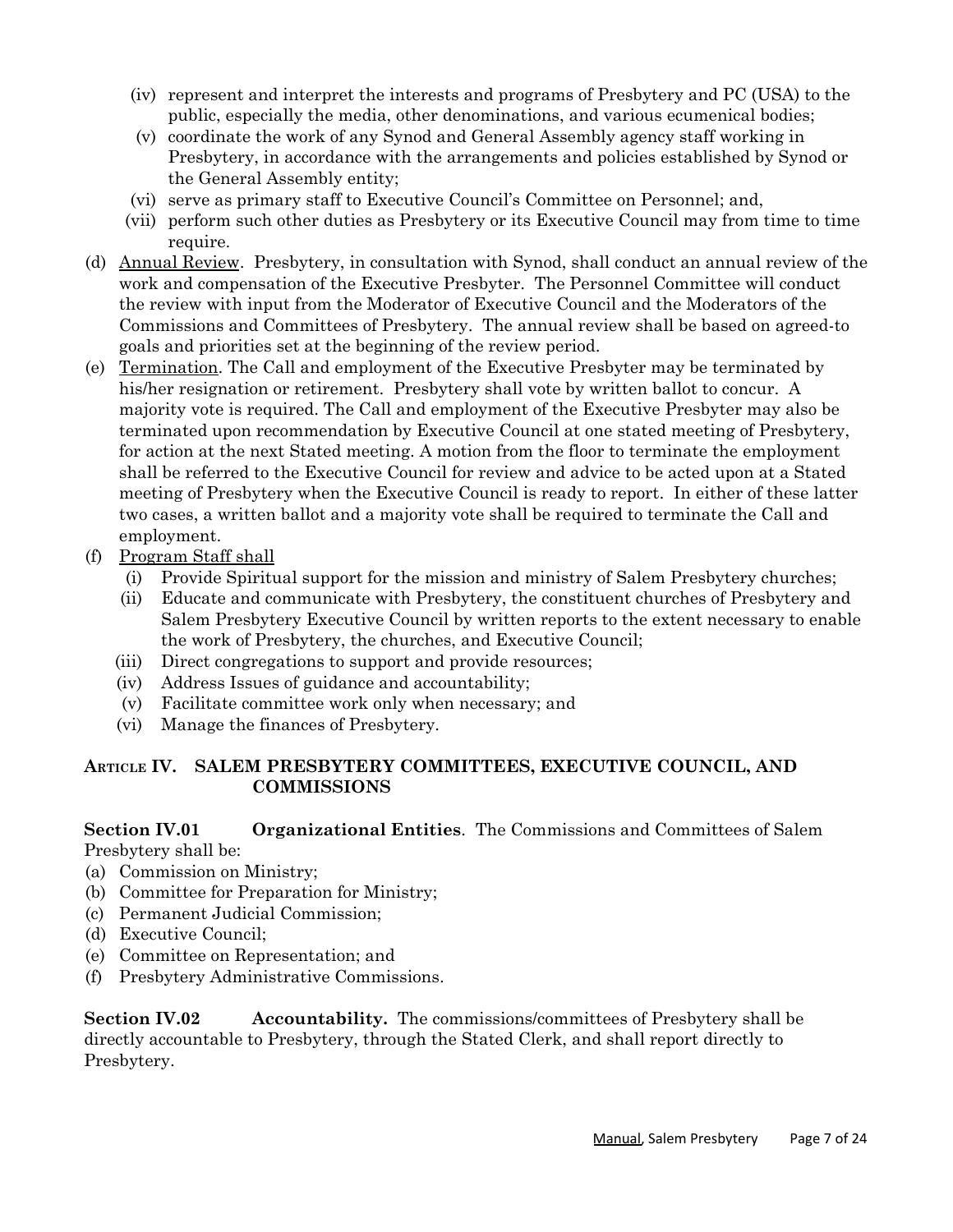**Section IV.03 Powers and Responsibilities.** The powers and responsibilities of the commissions and committees of Presbytery shall be limited by the provisions of the Book of Order and by those expressly granted by Presbytery, provided such powers and responsibilities are not in conflict with the Book of Order.

**Section IV.04 Extraordinary Means of Deliberative Voting.** At the discretion of its respective Moderator and for its specific business needs, the Executive Council or a committee of the Executive Council, or a Commission or Committee of the Presbytery, may conduct a vote on an item of business by telephone conference call, e-mail, video conference or such other electronic communications method, provided that adequate means have been extended to the council/commission/committee members to assure a deliberative process is extended on such item of business prior to the electronic communications vote being taken.

# **Section IV.05 Salem Presbytery Commission on Ministry**.

- (a) Membership. The Commission on Ministry shall ordinarily have thirty-six (36) members, of whom eighteen (18) shall be teaching elders and eighteen (18) shall be ruling elders. The quorum of the Commission on Ministry shall be a majority of its membership who shall be elected in compliance with the principles of inclusiveness, participation, and representation, with equal representation from each of the presbytery branches.
- (b) Powers and Accountability. The Commission on Ministry shall be directly accountable to, and shall report directly to Presbytery. The Commission on Ministry shall hold stated meetings and may, with due notice, hold special meetings as called by the moderator or by two (2) members of the Commission.
- (c) Duties. The Commission on Ministry shall:
	- (i) visit regularly and consult with each teaching elder of the Presbytery. It shall report to the Presbytery annually the type of work in which each teaching elder of the Presbytery is engaged;
	- (ii) make recommendations to Presbytery regarding calls for the services of its teaching elders;
	- (iii) visit with each session of the Presbytery triennially, discussing with them the mission and ministry of the particular church and encouraging the full participation of each session and congregation in the life and work of Presbytery and of the larger church;
	- (iv) counsel with churches regarding calls for permanent pastoral relations;
	- (v) counsel with sessions regarding temporary pastoral services when a church is without a teaching elder, and it shall provide lists of teaching elders and ruling elders who have been trained by the Presbytery to supply vacant pulpits;
	- (vi) provide for the implementation of equal opportunity employment for teaching elders and candidates without regard to race, ethnic origin, sex, age, marital status, or disability
	- (vii) serve as an instrument of Presbytery for promoting the peace and harmony of the churches, especially in regard to matters arising out of the relations between teaching elders and churches. Its purpose shall be to mediate differences and reconcile persons, to the end that the difficulties may be corrected by the session of the church if possible, that the welfare of the particular church may be strengthened, that the unity of the body of Christ may be made manifest; and
	- (viii) act between Presbytery meetings for transfers of Installed Teaching Elders in and out of Salem Presbytery where ordination is not required.
- (d) Committee on Examinations**.** The Committee on Examinations shall examine candidates, commissioned ruling elders, and teaching elders on behalf of the Commission on Ministry.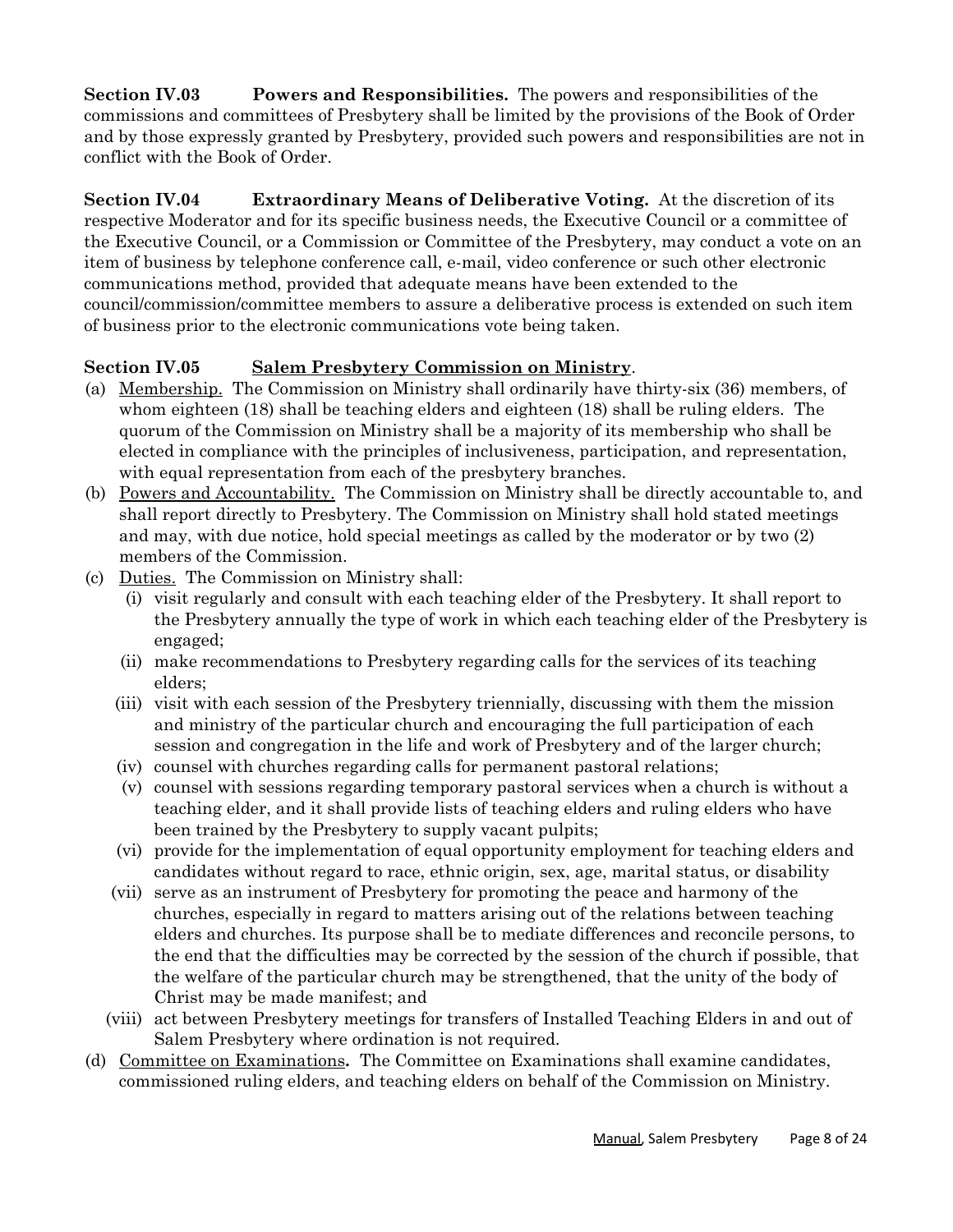(e) Upon being informed by any credible Presbyterian that a congregation is being led, encouraged, or engaged in seeking dismissal from PC(USA), the Committee on Examinations and/or the Commission on Ministry may request of the Teaching Elder or Commissioned Ruling Elder in commissioned service, a statement as to their commitment to remaining in the PC(USA). In addition, they shall be asked, in accord with the Examination question formed by Salem's Committee on Peace, Unity, and Purity, and adopted by Salem Presbytery in April 2008: *Within the bounds of the exercise of your freedom of conscience, regarding interpretation of Scripture, are there any standards or essentials of the Reformed faith and polity from which you either do depart or believe that you will depart in belief or practice?*

#### **Section IV.06 Salem Presbytery Committee on Preparation for Ministry.**

- (a) Membership. The Committee on Preparation for Ministry shall ordinarily have twelve (12) members. The quorum of the Committee on Preparation for Ministry shall be a majority of its membership. They shall be elected in compliance with the principles of inclusiveness, participation, and representation, with equal representation from the presbytery branches
- (b) Powers and Accountability. The Committee on Preparation for Ministry shall be directly accountable to, and shall report directly to, Presbytery. The Committee on Preparation for Ministry shall hold stated meetings and may, with due notice, hold special meetings as called by the Moderator or by two (2) members of the Committee.
- (c) Duties. The Committee on Preparation for Ministry shall:
	- (i) assist Presbytery in fulfilling the functions of Presbytery regarding the preparation of persons for the ordered ministry of Teaching Elder;
	- (ii) administer scholarship funds according to the policies and directives of Presbytery;
	- (iii) counsel with pastors and sessions regarding Inquirers and Candidates from particular churches; and
	- (iv) perform those duties set forth under its "Authority to Act."
- (d) Authority to Act. The Committee on Preparation for Ministry is hereby granted authority to
	- (i) dismiss candidates;
	- (ii) enroll inquirers; and
	- (iii) certify candidates as ready for examination for ordination, provided that the Committee on Preparation for Ministry shall make a full report of its actions to Presbytery at its next stated meeting.

# **Section IV.07 Permanent Judicial Commission**

- (a) Membership. The Permanent Judicial Commission of Presbytery shall be created in accordance with the Rules of Discipline of the Book of Order. There shall be nine (9) Permanent Judicial Commission members, serving in three (3) bi-annual classes of three (3) members each for six (6) year terms, nominated by the Committee on Representation and elected by Presbytery. The Commission shall elect its own officers. They shall be elected in compliance with the principles of inclusiveness, participation, and representation.
- (b) Duties. The Permanent Judicial Commission shall act only upon reference by the Stated Clerk or an investigating committee, in accordance with the Rules of Discipline. Its decisions, unless appealed, are final and shall be reported to Presbytery and entered in the Minutes.
- (c) Accountability. The Permanent Judicial Commission shall be accountable to the Permanent Judicial Commission of the Synod through the appeal process, and shall be resourced by the Stated Clerk of Presbytery.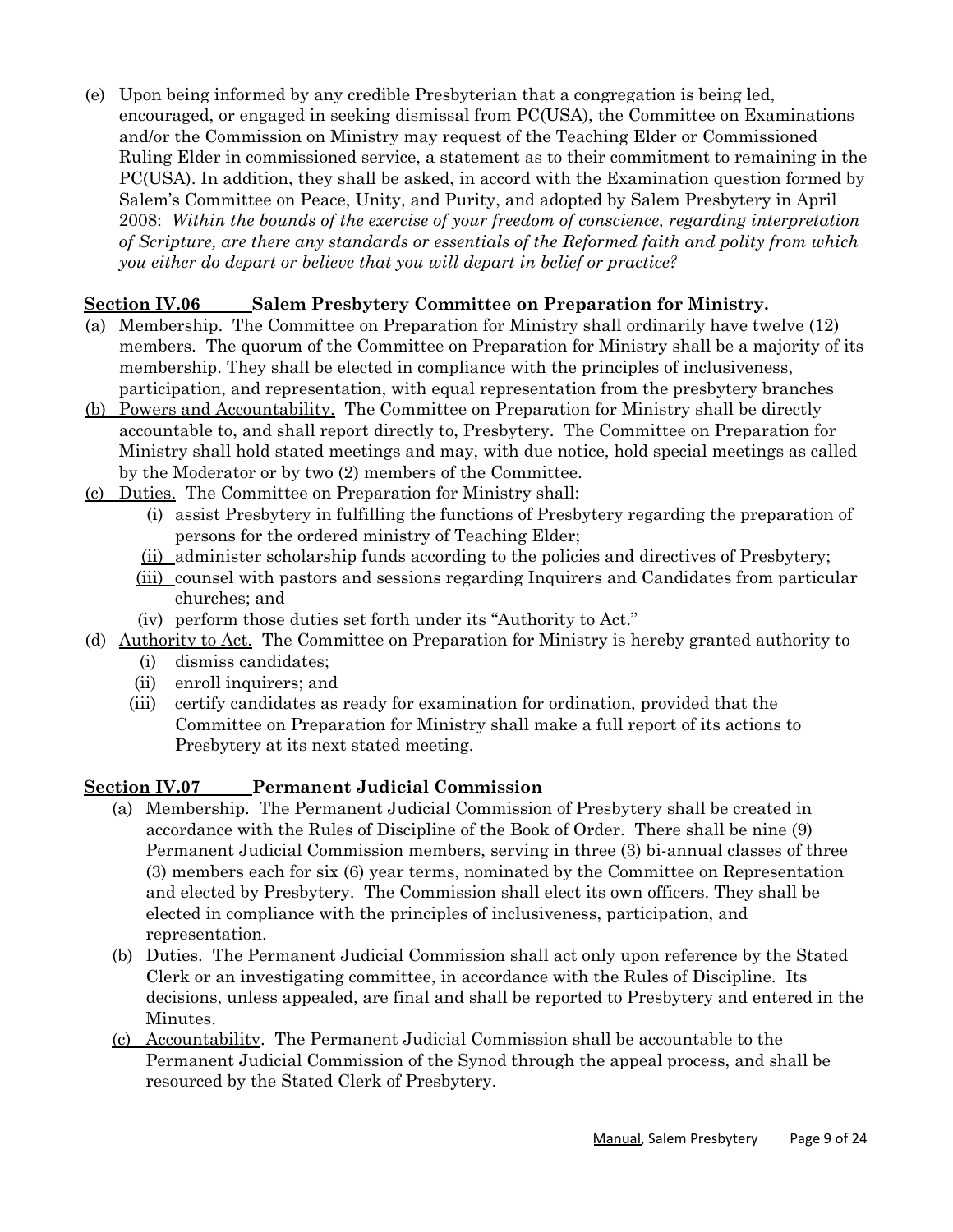(d) Meetings. The Permanent Judicial Commission shall meet pursuant to the Book of Order as called by the Stated Clerk or otherwise as provided in the Book of Order.

# **Section IV.08 Executive Council**

- (a) Purpose. Salem Presbytery Executive Council is the Coordinating body of Salem Presbytery. The Presbytery Executive Council shall
	- (i) work with and support the congregations of Presbytery;
	- (ii) set goals and do strategic planning for Presbytery;
	- (iii) communicate with Presbytery and the churches of Presbytery on the goals and strategic planning for Presbytery;
	- (iv) monitor the performance of the Executive Presbyter;
	- (v) allocate and develop resources to support the goals of Presbytery;
	- (vi) conduct the legal business of Presbytery as required by law and Presbytery;
	- (vii) have general oversight of the ministry teams/committees of Presbytery as a governing body and hold them and themselves accountable for the work done or planned to be done;
	- (viii) approve the place, time, date, and docket of all stated and special meetings of Presbytery including an annual Necrology service;
		- (ix) establish the dates of the Executive Council's regular meetings;
		- (x) assist in providing annual orientation and leadership training for officers in churches within Presbytery;
		- (xi) assist in conducting regular administrative reviews of the committees/commissions of Presbytery, of the ministry teams, and of the particular churches within Presbytery;
	- (xii) support the work of the Stated Clerk;
	- (xiii) review the Manual of Presbytery regularly for consistency with Presbytery policy; review all amendments to the Manual, making recommendations, through the Executive Council, concerning such amendments; and publish and distribute revisions of the Manual when amendments are adopted by Presbytery; and
	- (xiv) nominate to Presbytery members of the Committee on Representation.
- (b) Authority of Salem Presbytery Executive Council**.**
	- (i) Salem Presbytery Executive Council is directly accountable to Presbytery. It shall make a full report to Presbytery of its meetings and its recommendations shall require action by Presbytery for implementation.
	- (ii) Presbytery may, from time to time, delegate stated and specific responsibilities to Executive Council. Executive Council shall make a full report of its actions to Presbytery at its next stated meeting.
	- (iii) Executive Council is hereby authorized to act on behalf of Presbytery during those times when Presbytery is not in session and there are more than forty-five (45) days intervening between stated meetings of Presbytery or when time is of the essence. Executive Council shall make a full report of its actions to Presbytery at Presbytery's next stated meeting**.**
	- (iv) The power and responsibilities of Executive Council shall be limited to those powers and responsibilities assigned by this Manual, the Book of Order, or by Presbytery and shall be within its approved budget.
- (c) Membership.

(i) The Executive Council shall consist of the following members with vote:

1) The Moderator of Salem Presbytery [automatic Membership];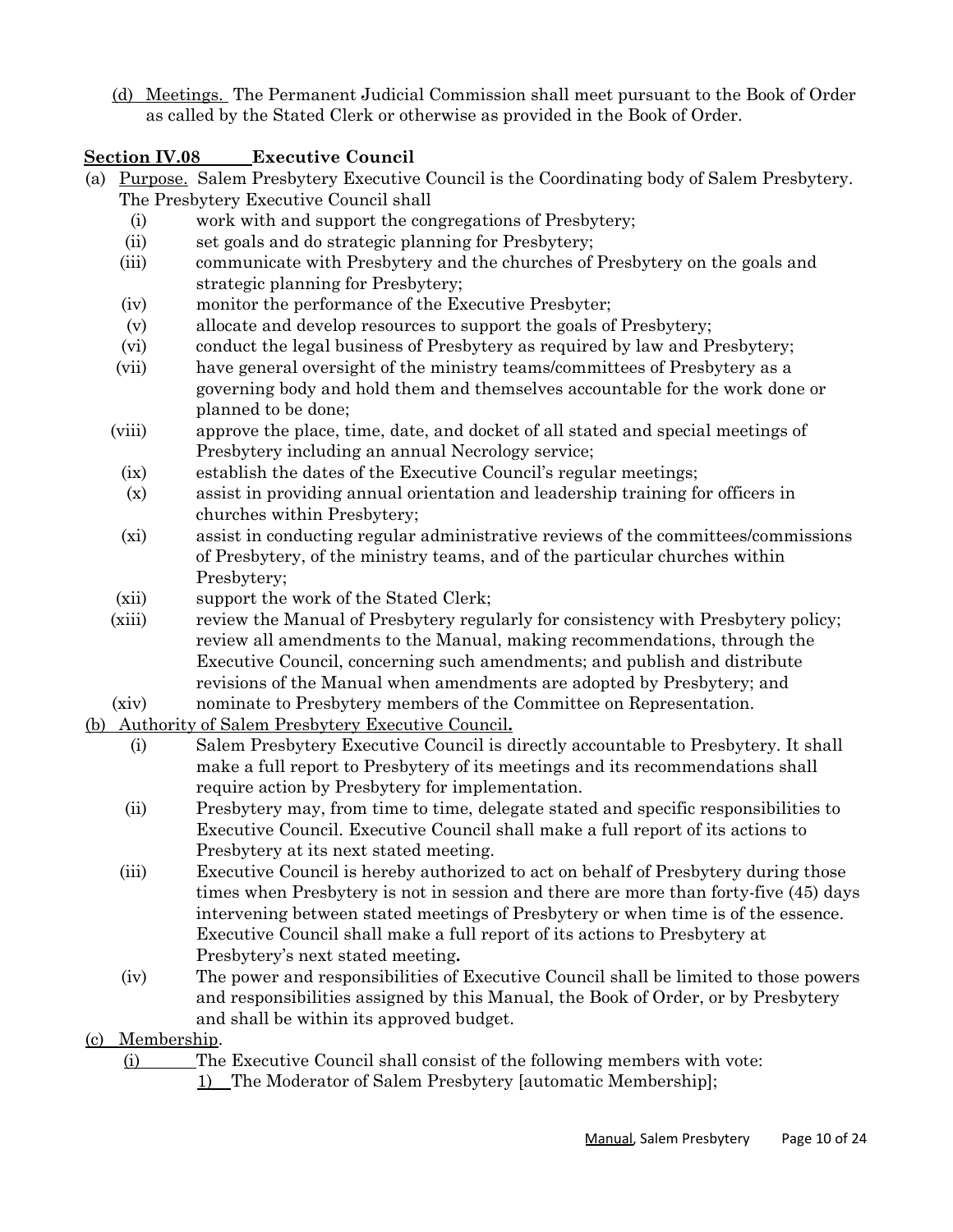- 2) The Moderator or a Co-Moderator of Commission on Ministry [automatic Membership];
- 3) The Moderator or a Co-Moderator of the Committee for Preparation for Ministry [automatic Membership];
- 4) The Moderator of Presbyterian Women [automatic Membership];
- 5) The Moderator of Equip Team [automatic Membership];
- 6) The Moderator of Black Caucus [automatic Membership];
- 7) The Moderator of the Church Growth and Transformation;
- 8) Twelve (12) Members elected At-Large by Salem Presbytery, with the neighborhood balance announced to the Salem Presbytery at any meeting at which such elections are held, and
- 9) The elected Moderator of Executive Council if such person is not already a Member of Executive Council [automatic Membership].
- (ii) Salem Presbytery Executive Council shall serve in three (3) classes with terms of three (3) years each, provided that a Member of the Salem Presbytery Executive Council may serve no more than two (2) successive terms without at least a one (1) year interval of non-service.
- (iii) Insofar as possible, elected members shall equally represent all three neighborhoods, which shall be announced to Commissioners of Salem Presbytery at any meeting at which the election of at-large Executive Council Members shall take place.
- (iv) Overall composition of Executive Council shall conform to principles of inclusiveness, representation, and participation for race and gender, and shall include equal numbers of ruling and teaching elders.
- $(v)$  Of the teaching elders on Executive Council, at least two-thirds  $(2/3)$  shall be teaching elders currently serving in churches within Presbytery.
- $(vi)$  Executive Council shall also include the following ex-officio members with voice but without vote: Executive Presbyter, the Associate Presbyters, the Stated Clerk, and the Moderators of Budget and Finance, Personnel, and Property Committees, any of whom may vote if serving as an elected Member of the Executive Council.
- (vii) The Executive Council shall annually elect a Moderator and may elect a Vice-Moderator. The Stated Clerk shall serve as clerk of the Executive Council.

(d) Meetings of Executive Council.

- (i) *Regular Meetings.* Executive Council shall meet monthly except in those months in which there is a Presbytery Meeting.
- (ii) *Special Meetings.* Executive Council may meet upon the call of its Moderator, the Executive Presbyter, or any two (2) members with vote. Notice of a special meeting shall be sent to each member not less than five (5) days in advance of such meeting.
- (iii) *Reports.* Task forces, Commissions, and Committees will submit monthly written reports to Executive Council and attend on an as-needed basis (seasonal, etc.) including Committee on Representation.
- (iv) *Agenda*. Executive Council's work may include, in addition to the work brought to it by the Executive Presbyter and the Stated Clerk:
	- 1) praying together for each other and for the Presbytery;
	- 2) receiving and reading reports from committees, churches and staff ahead of time;
	- 3) evaluating information with an eye to what should be celebrated, who should be encouraged, accountability based on the goals and objectives, allocation of resources or identify resources, and communication with Presbytery;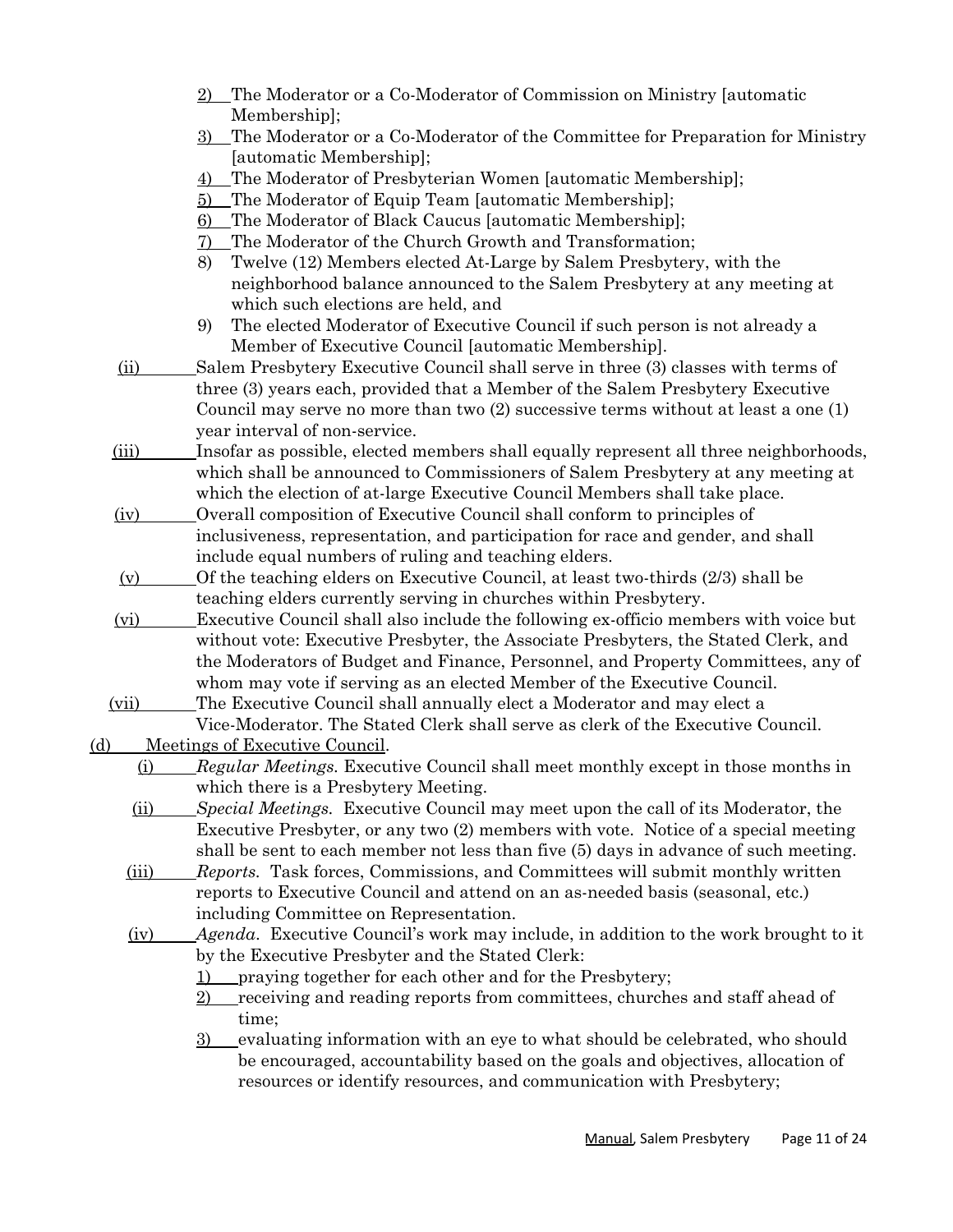- 4) other business necessary for the work of the Presbytery between Stated meetings of Presbytery.
- (e) Corporation of Salem Presbytery. Presbytery Executive Council shall be the Board of Trustees/Board of Directors of the Corporation of Salem Presbytery. The Moderator of Presbytery and vice moderator shall be the President and the Vice President respectively of the Corporation and the Board of Trustees. The Stated Clerk shall be the secretary of the Corporation and the Board of Trustees. The Treasurer of the Corporation shall be elected annually by Executive Council. The Trustees/Directors, except as otherwise provided in this Section, shall exercise all powers granted to a board of directors under the Nonprofit Corporation Law of North Carolina, including without limitation the power to acquire, own, encumber, lease, and dispose of property; to borrow or lend money, to enter into obligations appropriate for the transaction of the affairs of Presbytery; to invest and reinvest the funds of Presbytery; to engage auditors to conduct an annual audit of the books and accounts of Presbytery; to engage legal counsel; and to manage and build up the permanent endowment funds of Presbytery.

#### **Section IV.09 Standing Committees of Salem Presbytery Executive Council.** In

order to fulfill its purpose, Executive Council shall establish standing committees. Membership may include any member of Presbytery or any Congregation of Salem Presbytery in good standing, nominated by the Committee on Representation and elected by Presbytery. The terms of each Committee Member shall be three (3) years. The Standing Committees of Presbytery Executive Council shall be:

#### (a) Budget and Finance Committee.

- (i) *Membership*. The Budget and Finance Committee shall consist of no fewer than three (3) and no more than nine (9) members, including the moderator. These members shall ordinarily be teaching or ruling elders, though active members (of a Salem Presbytery congregation) with particular gifts for service on this committee shall be considered for membership upon the endorsement of the Session of the particular church in which the individual's membership resides. The members of the committee shall be nominated from each neighborhood if possible and elected by Presbytery.
- (ii) *Duties.* The Finance Committee shall:
	- 1) review and recommend approval of requests from particular churches for permission to encumber their property;
	- 2) oversee Presbytery's investments, trusts, and all other financial matters; and
	- 3) consult and negotiate with the particular churches of Presbytery concerning per capita payments and general benevolences.
- (b) Church Growth and Transformation Committee.
	- (i) *Membership.* The Church Growth and Transformation Committee shall consist of twelve individuals, including the moderator, who are teaching elders and ruling elders. The members of the committee shall be elected by Presbytery.
	- (ii) *Duties*. The Church Growth and Transformation Committee shall:
		- 1) Be concerned with church growth and transformation, new church development, and oversight of small churches; and
		- 2) review and recommend to Executive Council an annual budget for program needs of the committee.
- (c) Personnel Committee.
	- (i) *Membership.* The Personnel Committee shall consist of no fewer than three and no more than nine (9) members, including the moderator. These members shall ordinarily be teaching or ruling elders, though active members (of a Salem Presbytery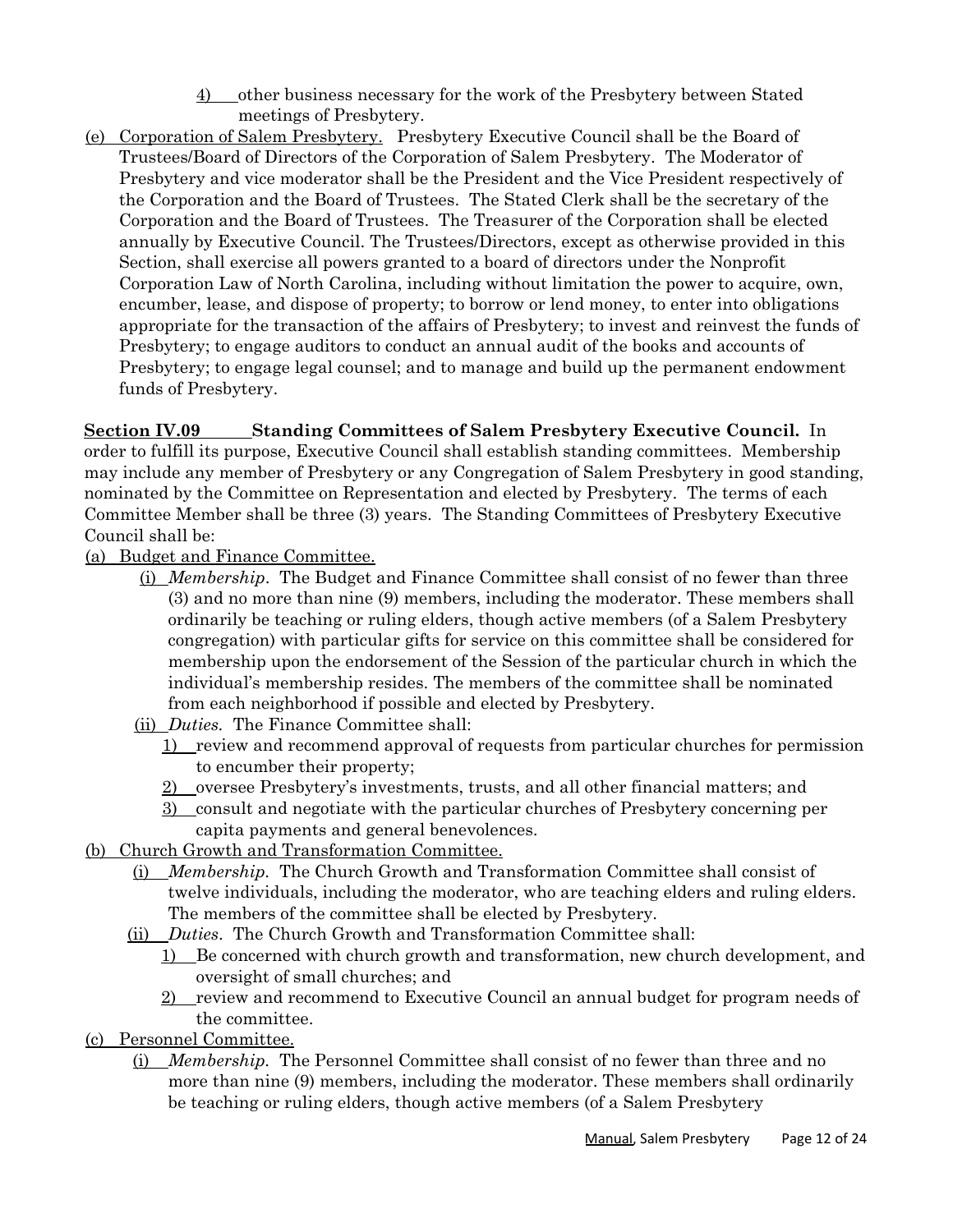congregation) with particular gifts for service on this committee shall be considered for membership upon the endorsement of the Session of the particular church in which the individual's membership resides. The members of the committee shall be nominated from each neighborhood if possible and elected by Executive Council.

- (ii) *Duties*. The Personnel Committee shall:
	- 1) review and recommend amendments to Presbytery's Personnel Policies;
	- 2) support the administration of Presbytery in accordance with Presbytery's Personnel Policies;
	- 3) approve recommended person and job descriptions as provided by the Executive Presbyter;
	- 4) review and recommend to Executive Council an annual salary budget.
	- 5) serve as resource for developing appraisal procedures for reviewing the work of the Stated Clerk and all staff positions;
	- 6) ensure that the performance reviews and compensation recommendations for all staff including the Executive Presbyter, associate Presbyters, and Stated Clerk are in accordance with the Personnel Policies of Presbytery; and
	- 7) respond to Human Resources activity requests from the Executive Council, committees, commissions, ministry teams and congregations as needed.

#### (d) Property Committee

- (i) *Membership*. The Property Committee shall consist of six members arrayed in three classes of two members each, including the moderator. These members shall ordinarily be teaching or ruling elders, though active members (of a Salem Presbytery congregation) with particular gifts for service on this committee shall be considered for membership. The members of the committee shall be elected by Presbytery.
- (ii) *Duties.* The Property Committee shall:
	- 1) make recommendations concerning the utilization of all properties;
	- 2) be responsible for the oversight and maintenance of the physical grounds, buildings, and vehicles owned by Presbytery; and
	- 3) make recommendations to the Executive Council regarding disposition of all properties coming to Presbytery from dissolved or dismissed congregations.
- (e) Mission Committee
	- (i) *Membership.* The Mission Committee shall consist of Teaching and Ruling Elders from Salem churches in sufficient number to conduct the work of the committee. Active members (of a Salem Presbytery congregation) with particular gifts for service on this committee shall be considered for membership.
	- (ii) *Duties.* The Mission Committee shall promote mission awareness and mission efforts among our congregations and the Presbytery at-large. The committee shall serve as a resource for congregations who feel called to undertake mission efforts locally, nationally, and internationally by placing them in contact with individuals within the Presbytery who have been actively involved in planning and leading mission trips. The committee may plan mission trips or Mission Awareness gatherings. The committee will seek to support and build covenant relationships between Salem Presbytery and other national and international Presbyterian organizations.
- (f) Communications Committee
	- (i) *Membership.* The Communications Committee shall consist of Teaching and Ruling Elders from Salem churches in sufficient number to conduct the work of the committee. Active members (of a Salem Presbytery congregation) with particular gifts for service on this committee shall be considered for membership.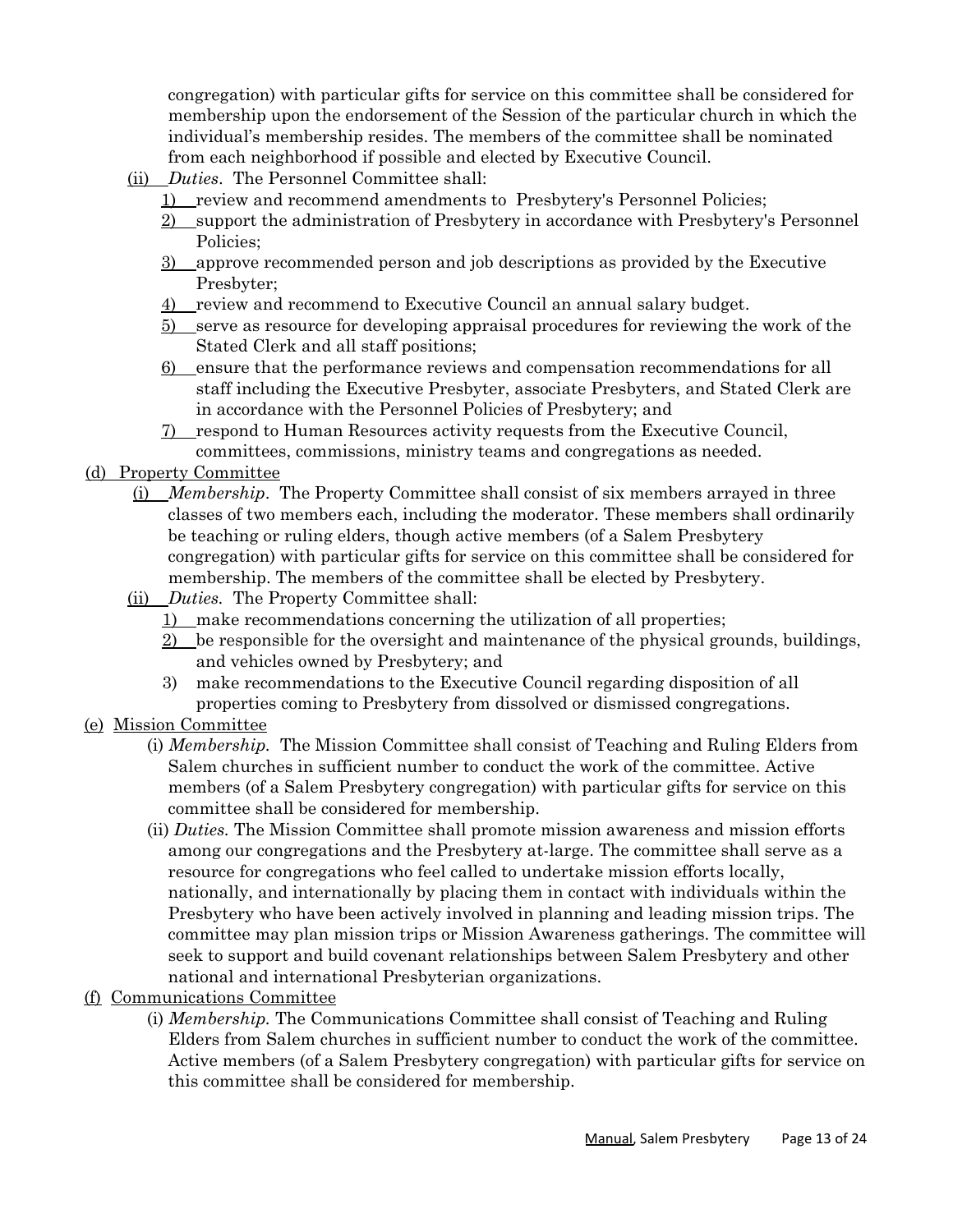- (ii) *Duties.* The Communications Committee shall encourage the distribution of news, events, and resources in Salem Presbytery and the PC(USA). It shall establish policies for regular and emergency communications/publicity in the Presbytery, shall assist other Executive Council and Presbytery committees to effectively communicate/publicize news, events, and needs. It shall encourage congregations to establish communication policies, and shall nurture connections with Presbyterian Communicators Network.
- (g) Stewardship Committee

(i) Membership. The Stewardship Committee shall consist of at least six members arrayed in three classes of two members each, including the moderator. These members shall ordinarily be teaching or ruling elders, though active members of staff members of a Salem Presbytery congregation with particular gifts for service on this committee shall be considered for membership. A member of the Budget and Finance Committee shall be invited to meet regularly with the committee. The staff person with stewardship assignments shall be a resource to this committee. The members shall be elected by Presbytery.

(ii) Duties. The Stewardship Committee shall:

- (1) Teach scriptural stewardship of all life to the Presbytery throughout the year;
- (2) Educate the Presbytery and Sessions (including church treasurers) regarding GA/Synod per capita expectations;
- (3) Educate the Presbytery and Sessions (including church treasurers) regarding mission and ministry needs of the Presbytery;
- (4) Study the giving habits of the congregations of the Presbytery;
- (5) Maintain awareness of trends and methods of benevolent giving;
- (6) Consider the development of a legacy giving program;
- (7) Develop promotional materials (i.e., narrative budget, pledge card) for recruitment of annual pledges;
- (8) Implement an annual campaign to solicit pledges of support for Presbytery mission and ministry as well as per capita assessments (this campaign ordinarily to be introduced at the summer meeting of Presbytery);
- (9) Follow up with congregations for whom an annual pledge of financial support is not forthcoming;
- (10) Make recommendations to the Budget and Finance Committee for the development of the annual budget for Presbytery mission, ministry, and per capita payments.

# **Section IV.10 Salem Presbytery Committee on Representation.**

- (a) *Membership*. The Committee on Representation shall be composed of twelve (12) elected members, one-half (1/2) of whom shall be teaching elders and one-half (1/2) ruling elders. The members of the Committee on Representation shall be nominated by Executive Council and elected by Presbytery. They shall be nominated and elected in compliance with the principles of inclusiveness, participation, and representation. Insofar as possible, they shall equally represent Presbytery's three neighborhoods.
- (b) *Nominations and Election to Committee on Representation.* The member of the Committee on Representation shall be nominated to Presbytery by the Executive Council.
- (c) *Accountability*. The Committee on Representation shall be accountable to Presbytery and shall report directly to Presbytery in all matters.
- (d) *Consultation*. The Committee on Representation shall consult with Executive Council and each commission and committee of the Presbytery to which it nominates persons, concerning a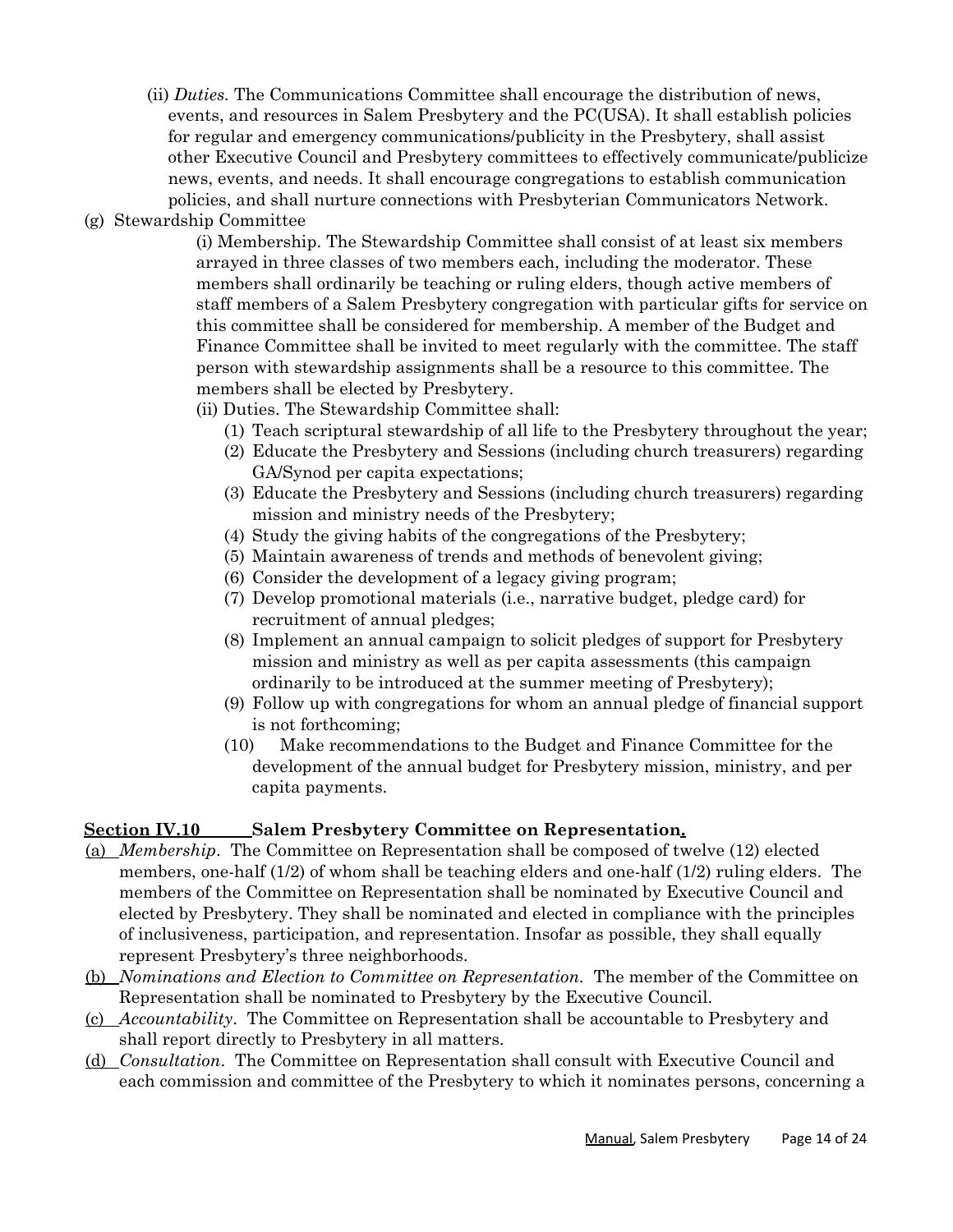description of positions to be filled prior to making nominations. It shall from time to time be informed and advised by Executive Council.

- (e) *Duties.* The Committee on Representation shall:
	- (i) maintain lists of qualified teaching and ruling elders, deacons, educators, and lay persons from the particular churches, who are recognized for their commitment to Jesus Christ and who may be available for service at Presbytery, Synod, and General Assembly;
	- (ii) advise the Executive Council regarding the implementation of principles of unity and diversity;
	- (iii) advocate for diversity in leadership;
	- (iv) consult with the Executive Committee on the employment of personnel;
	- $(y)$  communicate with councils/sessions of congregations and Committee on Representations of the particular churches for the purpose of maintaining the lists and seeking new persons available for nomination for service to Presbytery, Synod and General Assembly;
	- (vi) nominate the members of Executive Council and the members of commissions and committees of Presbytery (except the Committee on Representation), in accordance with the principles of inclusiveness, participation and representation;
	- (vii) nominate commissioners, alternate commissioners, and youth advisory delegates to Synod and General Assembly in accordance with the requirements of those governing bodies and the guidelines adopted by Presbytery. At least one teaching elder or ruling elder commissioner in any given delegation to Synod and General Assembly from Presbytery shall be a racial/ethnic minority person; and
	- (viii) make such other nominations as called upon from time to time by Presbytery.
- (f) *Nomination and Election of Commission and Committee Persons.* With the exception of the Committee on Representation, the Committee on Representation shall announce at least one month in advance its intention to announce nominations at the Fall meeting of Presbytery, and shall invite suggestions from the members of Presbytery. Nominations to each position in the new class shall be addressed at the Fall meeting of Presbytery. Nominations to vacancies on commissions and committees shall be made at the stated meeting following the announcement of a vacancy by the Stated Clerk.
- (g) *Nominations from Floor of Presbytery*. Nominations may be made from the floor, provided that the persons nominated have consented to serve. Election by the Presbytery shall be by voice vote except when there are two (2) or more nominees for the same position, in which case election shall be by ballot. A majority vote shall be required to elect.
- (h) *Accountability.* The Committee on Representation shall be accountable to Presbytery and shall report directly to Presbytery in all matters.

**Section IV.11 Administrative Commissions.** An Administrative Commission shall conduct its work in accordance with the Book of Order and this Manual.

- (a) Purposes of Administrative Commissions
	- (i) Administrative Commissions for installations and ordinations of Teaching Elders will be comprised of five (5) members of Salem Presbytery and will be divided between teaching elders and ruling elders. The Administrative Commissions will be approved at Stated Meetings of Salem Presbytery or by the Commission on Ministry if formed between Presbytery meetings.
	- (ii) Disciplinary Administrative Commissions: G-3.0109(b) If the Stated Clerk is advised in writing of any irregularity or delinquency by a lower governing body, the Moderator, the Stated Clerk, the Executive Presbyter, and the Moderator of Executive Council jointly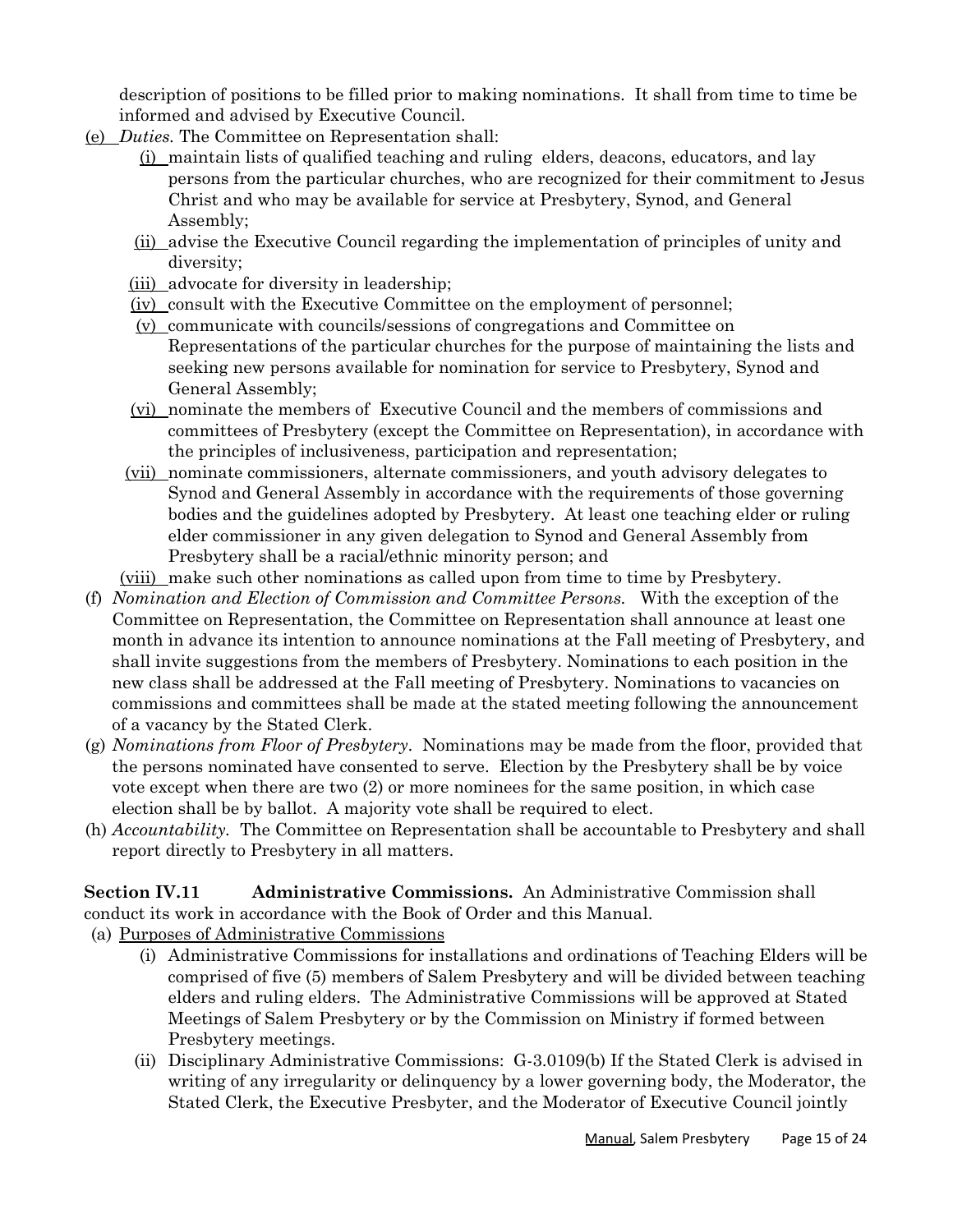shall determine whether special administrative review will be implemented in accordance with the Book of Order and this Manual. If it is determined that administrative review shall be implemented, those officers of Presbytery will nominate a committee to conduct the special administrative review, such committee to be elected by Presbytery at its next stated meeting. Executive Council may elect the administrative committee between Presbytery meetings

- (iii) An Investigating Committee shall be appointed under the provisions of the Book of Order Rules of Discipline and will consist of no fewer than three (3) nor more than five (5) teaching elders and ruling elders in equal or nearly equal numbers. Presbytery shall determine the time when the committee shall report its findings. In the event that the next stated meeting of Presbytery will not be held for more than thirty (30) days after it is determined that administrative review should be implemented and it is believed that time is of the essence, the officers making the determination to implement administrative review are hereby empowered to appoint the review committee and to have it begin its work. In that event, the Stated Clerk shall report to the next stated meeting of Executive Council and Presbytery that it has been determined that administrative review must be implemented and that a committee has been appointed to begin the review.
- (b) Work of the Administrative Commission.
	- (i) The Administrative Commission shall review records and make such other investigation as it deems appropriate to determine whether the lower governing body has committed an irregularity or delinquency.
	- (ii) The Administrative Commission shall be directed by Presbytery or the appointing group as to the time when it shall complete its work and report its findings and recommendations to Presbytery. If the Commission cannot complete its work in the time directed, it shall apply to Presbytery for an extension. In no event shall the Administrative Commission complete its work later than one (1) year from the date on which the commission was formed. The Administrative Commission will have been formed on the date on which it is elected by Presbytery or on the date of its first meeting if appointed by the officers of Presbytery, whichever shall occur first.
	- (iii) If the Administrative Commission finds that the lower governing body is not cooperative in providing records and in responding to inquiries, the committee shall report the lack of cooperation to Presbytery and seek further direction.
	- (iv) Upon completion of its work, the commission shall report to Presbytery its determination as to whether there has been an irregularity or a delinquency by the lower governing body and its recommendation as to the appropriate action to be taken by Presbytery in response to any irregularity or delinquency.
	- (v) When Presbytery has received the report of the commission, it shall make a determination in disposition of the matter, which may include approval, disapproval, or some form of correction of any irregularity or delinquency that may be reported.
	- (vi) If Presbytery issues a direction for correction and it appears that the lower governing body is not moving to comply with that direction, Presbytery may appoint an administrative commission to oversee compliance or, if it deems the non-compliance to be sufficiently serious, Presbytery may assume original jurisdiction of the lower governing body.

# **Section IV.12 General Provisions Regarding Council, Commissions, and Committees**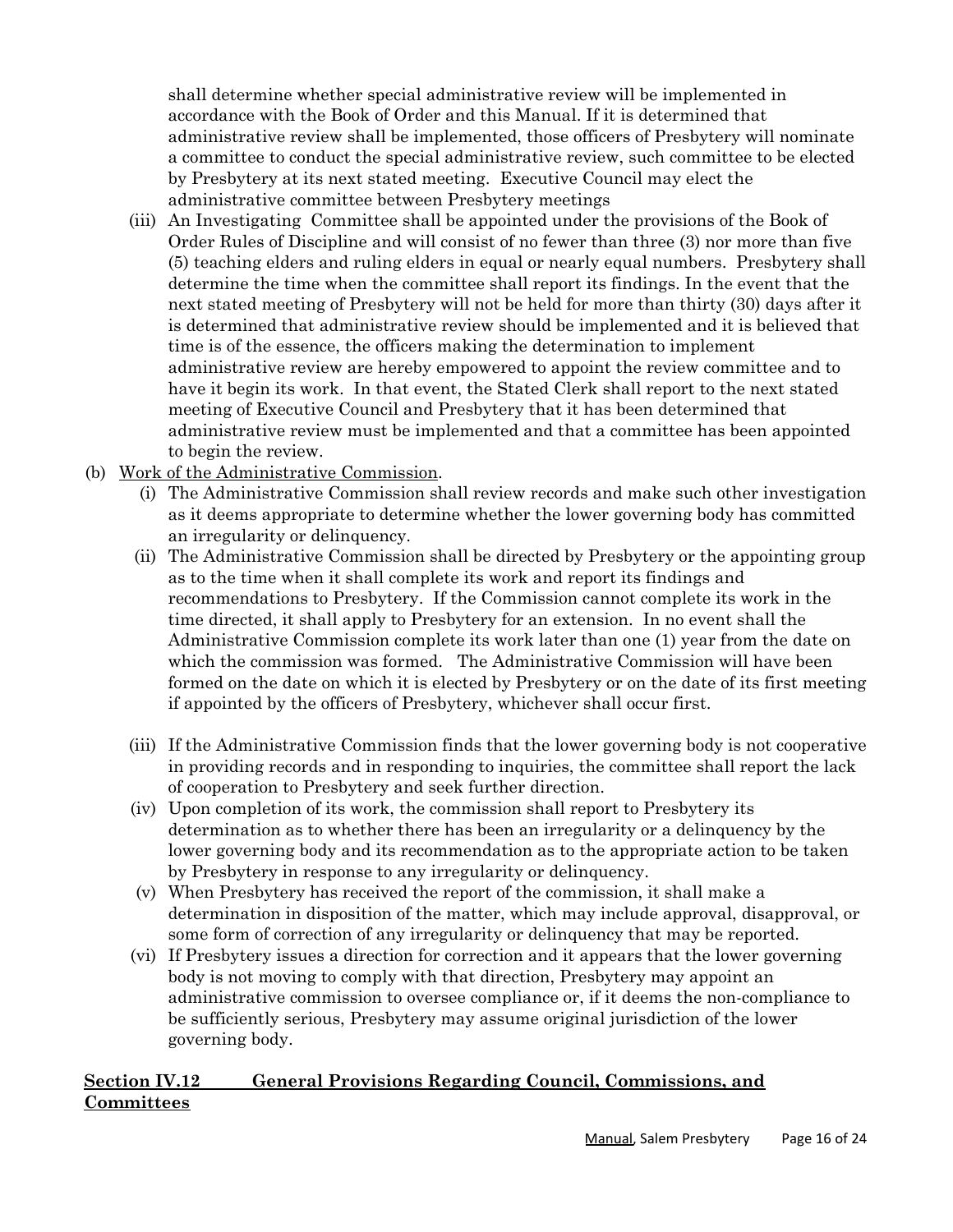- (a) Officers. The officers of the Executive Council, committees of Executive Council, and the commissions and committees of Presbytery, shall be a moderator and a vice moderator or co-moderators, as Executive Council and the commissions or committees may determine. Each such officer shall be a teaching or ruling elder, and if a ruling elder shall be designated as a commissioner to Presbytery for his/her term of office. The officers shall be members of Executive Council or their respective commission/committee, and shall be included in the number of members set forth in this Manual.
- (b) Election of Officers. The moderator and vice moderator of Executive Council shall be elected annually by such Executive Council from among its elected membership. The moderator and vice moderator of Executive Council shall be elected at the final Executive Council meeting of the year to serve the following year. Both the moderator and the vice moderator shall be eligible for re-election.
- (c) The moderator and the vice moderator of the standing commissions and committees of Presbytery shall be elected annually from among the membership of the standing commissions/committees, at its first Stated meeting following the fall meeting of Presbytery. All moderators and vice moderators will be reported to Presbytery at the winter stated meeting of Presbytery.
- (d) The moderator and vice moderator of the Committee on Representation shall be nominated to Presbytery by Executive Council.
- (e) The moderator and vice moderator of all commissions and committees of Presbytery shall be eligible for re-election.
- (f) The quorum for Executive Council, the commissions and committees of Executive Council, and the commissions and committees of Presbytery, shall be one-third (1/3) of the voting membership provided that the quorum for the Commission on Ministry, the Committee on Preparation for Ministry, and the Permanent Judicial Commission shall have as a quorum a majority of their members.
- (g) Regular Reviews.

Each commission and committee of Presbytery shall conduct an annual internal review of the minutes, records and program. Each special committee shall be responsible for submitting an annual written report concerning its work to Executive Council which, in turn, shall report to Presbytery.

- (h) Absence/Resignation.
	- (i) *Absence*. After absence without excuse from two (2) consecutive regular meetings of Council/committees/commission of Presbytery, a member thereof shall be notified by the body of membership that, after the third consecutive unexcused absence, the member will automatically forfeit the right of membership and that the vacancy will be filled by Presbytery upon nomination by the Committee on Representation.
	- (ii) *Resignation.* All resignations shall be submitted to the Stated Clerk, who shall report the resignation to Executive Council and to Presbytery and refer the resulting vacancy to the appropriate Commission/Committee.
	- (iii) *Conflicts of Interest.* Anyone who has a personal interest in a matter before Presbytery, Executive Council or a commission, committee or Ministry Team of Presbytery, including any person who has an affiliation with a congregation or community organization which is the recipient of Presbytery financial assistance or has an application before Presbytery for financial assistance, will be regarded as having a conflict of interest. Anyone with a close family member (i.e., spouse, parent, sibling or child) who has such a personal interest or affiliation shall also be considered to have a conflict of interest. "Affiliation" shall be construed to mean membership in a congregation, a community organization, or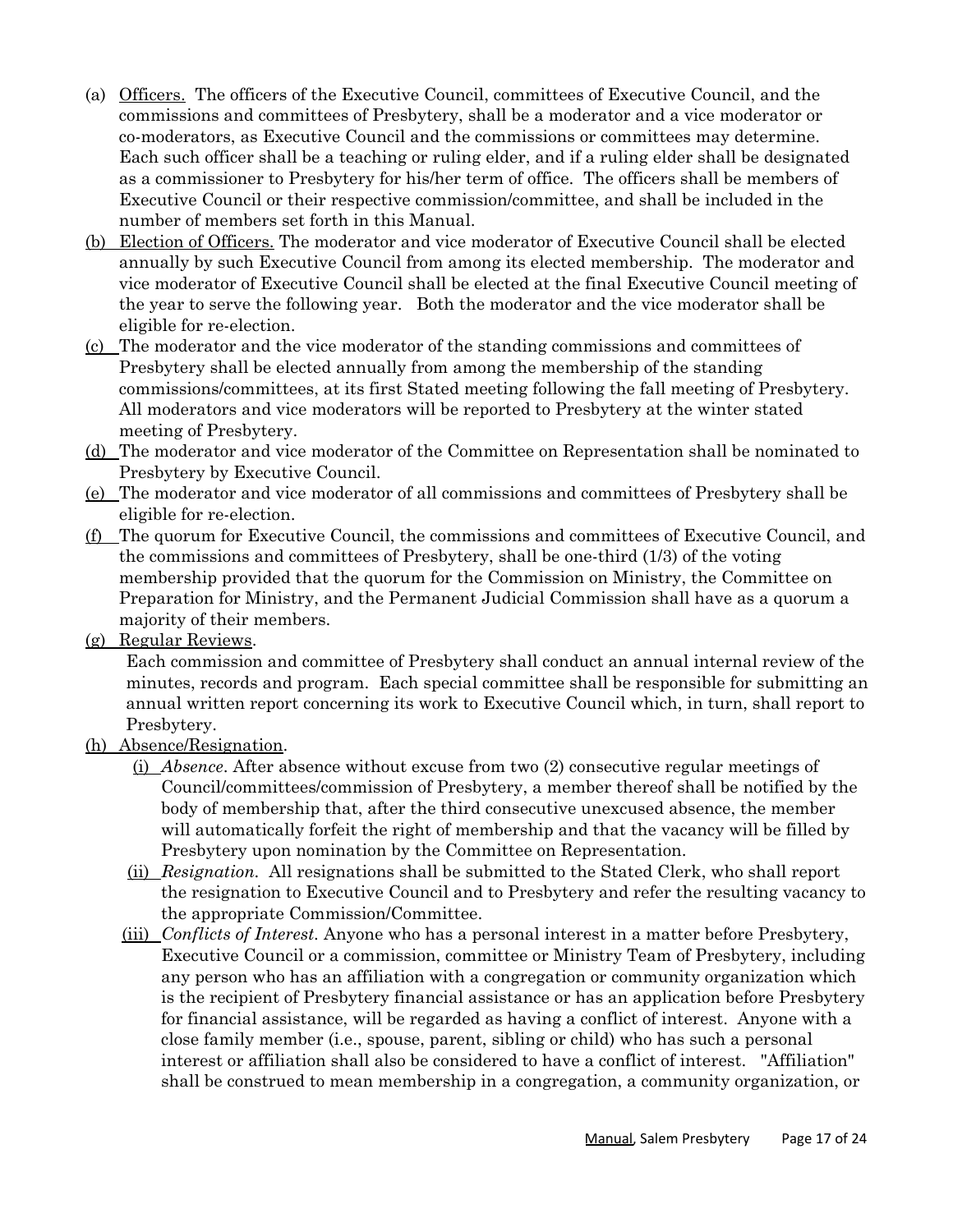a congregation which is connected to a community organization, or a salaried or unsalaried staff person of any such entity. Such persons shall be bound by the following:

- 1) At any meeting of Executive Council, or a commission or committee, no person may speak about or advocate for matters relating to any situation in which he or she may have a conflict of interest without first disclosing to Executive Council, commission, or committee the existence of the conflict of interest. A person having a conflict of interest in any such matters shall always abstain from voting on such matters.
- 2) At any meeting of Presbytery no person may participate in debate upon matters relating to any situation in which he or she may have a conflict of interest without first disclosing to the presbyters the existence of the conflict of interest.
- 3) No person may preside as Moderator of Presbytery or as Moderator of Executive Council, a commission, a committee of Executive Council, commission or committee of Presbytery at any meeting during such time that any matter regarding which he or she may have a conflict of interest is debated and voted on.

#### **ARTICLE V. SALEM PRESBYTERY MEETINGS**

#### **Section V.01 Stated Meetings.**

- (a) Number of Stated Meetings. Presbytery holds at least four (4) stated meetings annually. Meetings are held on Tuesdays and/or Saturdays as approved by Presbytery.
- (b) Date, Time, Place, and Docket. Executive Council of Presbytery approves the date, time, place and docket of each meeting. Invitations for places of meetings are made to Executive Council through the Stated Clerk. No meeting is held during the regular meeting(s) of the General Assembly. A Necrology Service for deceased teaching elders and ruling elders is held annually, ordinarily at the Spring meeting. A worship service is held at each stated meeting of presbytery. Communion is included in each service, and ordinarily is docketed for forty-five (45) minutes.

**Section V.02 Special Meetings.** Special meetings may be called in accordance with the Book of Order, or Executive Council. The Executive Council may authorize a fee to cover the cost of such meetings.

**Section V.03 Quorum.** The quorum for a meeting of Presbytery is thirty (30) teaching elders and thirty (30) ruling elders, provided that fifteen (15) churches are represented.

**Section V.04 Neighborhood Meetings.** Presbytery Neighborhoods shall meet at least twice a year for fellowship, learning, nurturing ministry, and sharing in mission. Neighborhood meetings shall have no power to make decisions or take actions on behalf of presbytery, except as specifically granted by vote of the whole Presbytery.

#### **Section V.05 Standing Rules of Salem Presbytery Relating to the Particular Church.**

- (a) *Pastoral Calls and Contracts*. All calls to teaching elders and contracts with teaching elders of Presbytery, and all changes in terms of call shall be approved by Presbytery in accordance with the minimum salary guidelines established by Presbytery. Congregations shall annually report to the Presbytery their teaching elder(s) terms of call.
- (b) *Teaching Elder Permanent Disability.* When a teaching elder receives permanent disability benefits from the Board of Pensions, the contract among the teaching elder, the particular church, and Presbytery is to be considered automatically terminated.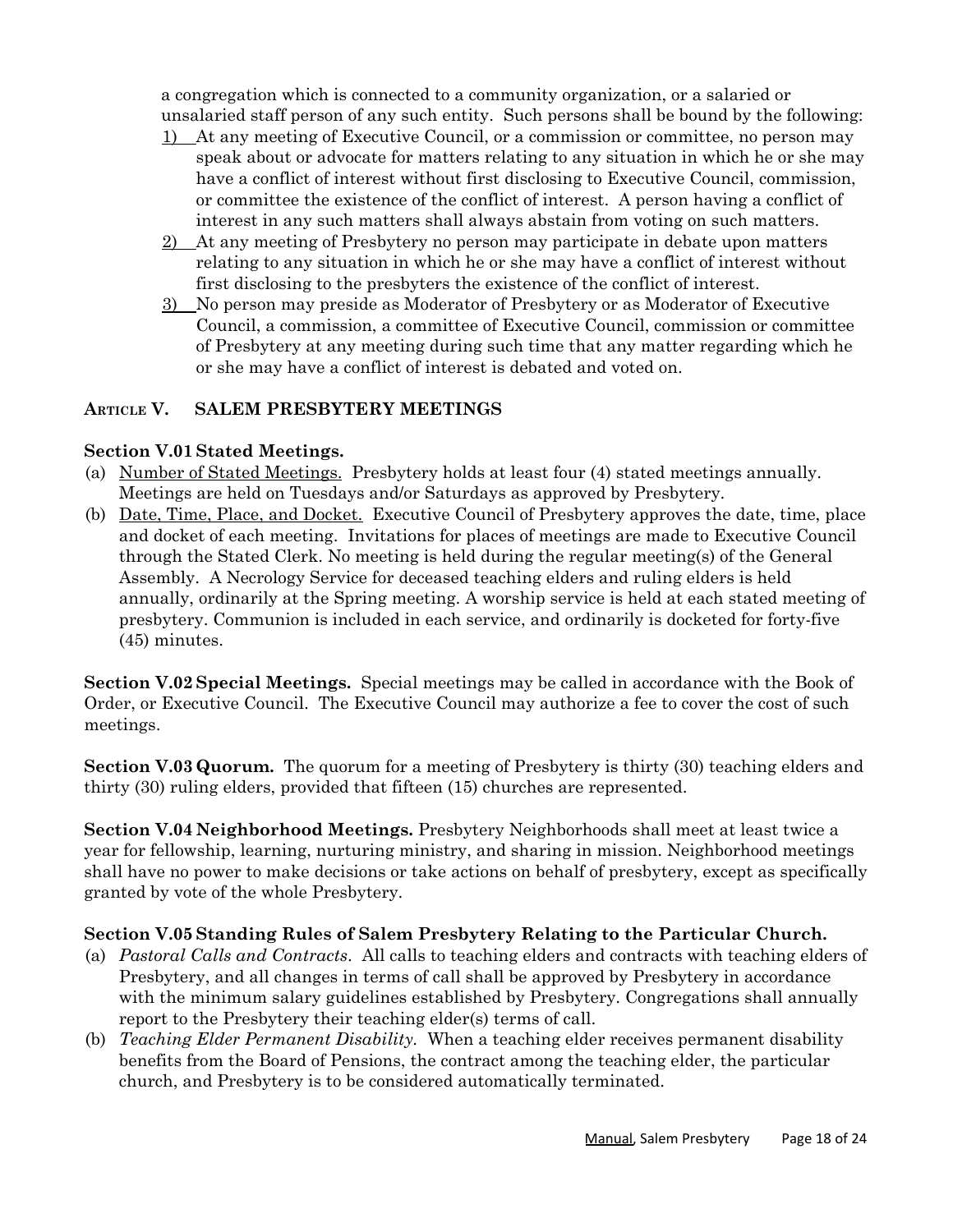- (c) *Dissolution of Teaching Elder Relationship.* The dissolution of a pastoral relationship by Presbytery shall not become effective until the terms of the contract among the particular church, the teaching elder, and the Presbytery have been met in full by the particular church.
- (d) *Congregations and Per Capita*. Each of the particular churches of Presbytery shall consider payment of its per capita apportionment to be a first claim upon its congregational contributions. However, Presbytery is obligated to pay its full per capita assessment to the General Assembly and the Synod whether or not it collects the full amount from the particular churches. In no case shall the authority of the session to direct its benevolences be compromised.
- (e) *Annual Reading of Minutes, Rolls and Registers*. The sessions of the particular churches of Presbytery shall submit their minutes, rolls and registers annually for administrative review under the auspices of the Stated Clerk of Salem Presbytery. The Annual Report to General Assembly, or a photocopy thereof, shall be entered in the minutes, and the minutes and registers shall show adherence to the requirements of the Form of Government.

# **Section V.06 Standing Rules Relating to Salem Presbytery as a Council of the Presbyterian Church (USA).**

(a) Commissioners to Presbytery. Each congregation of the presbytery shall be entitled to send at least one ruling elder commissioned by its session (local council) from the congregation to each meeting of the presbytery; those congregations with active membership over 500 members are entitled to be represented further as follows:

| <b>Church Active</b> | <b>Ruling Elder</b> |
|----------------------|---------------------|
| <b>Members</b>       | Commissioner        |
|                      | s                   |
| 1-500                | ı                   |
| 501-1,000            | $\overline{2}$      |
| 1,001-1,500          | 3                   |
| 1,501-2,000          | 4                   |
| 2,001-3,000          | 5                   |
| Greater than         | 6                   |
| 3,000                |                     |

- (b) Annually Addressing an Imbalance of Teaching Elders and Ruling Elders. Pursuant to the provisions of the Book of Order, the Presbytery shall annually address the parity of teaching elders and ruling elders for purposes of attendance at meetings of the Presbytery,
	- (i) Analyzing attendance from the four previous meetings to determine average attendance of Teaching and Ruling Elders.
	- (ii) Assigning additional commissioners for the next four meetings, on a rotational basis, to congregations with preference to traditional African American congregations, to achieve Teaching and Ruling Elder balance.
- (c) Communications for Meetings of the Presbytery.
	- (i) The notification of Stated Meeting dates and locations shall be posted on the Presbytery website at least six months before the meeting date.
	- (ii) Notification of deadlines for submission of communications for inclusion in the Presbytery packet shall be posted on the Presbytery website.
	- (iii) The meeting packet, including the proposed docket, shall be posted on the Presbytery website at least five days before the meeting date.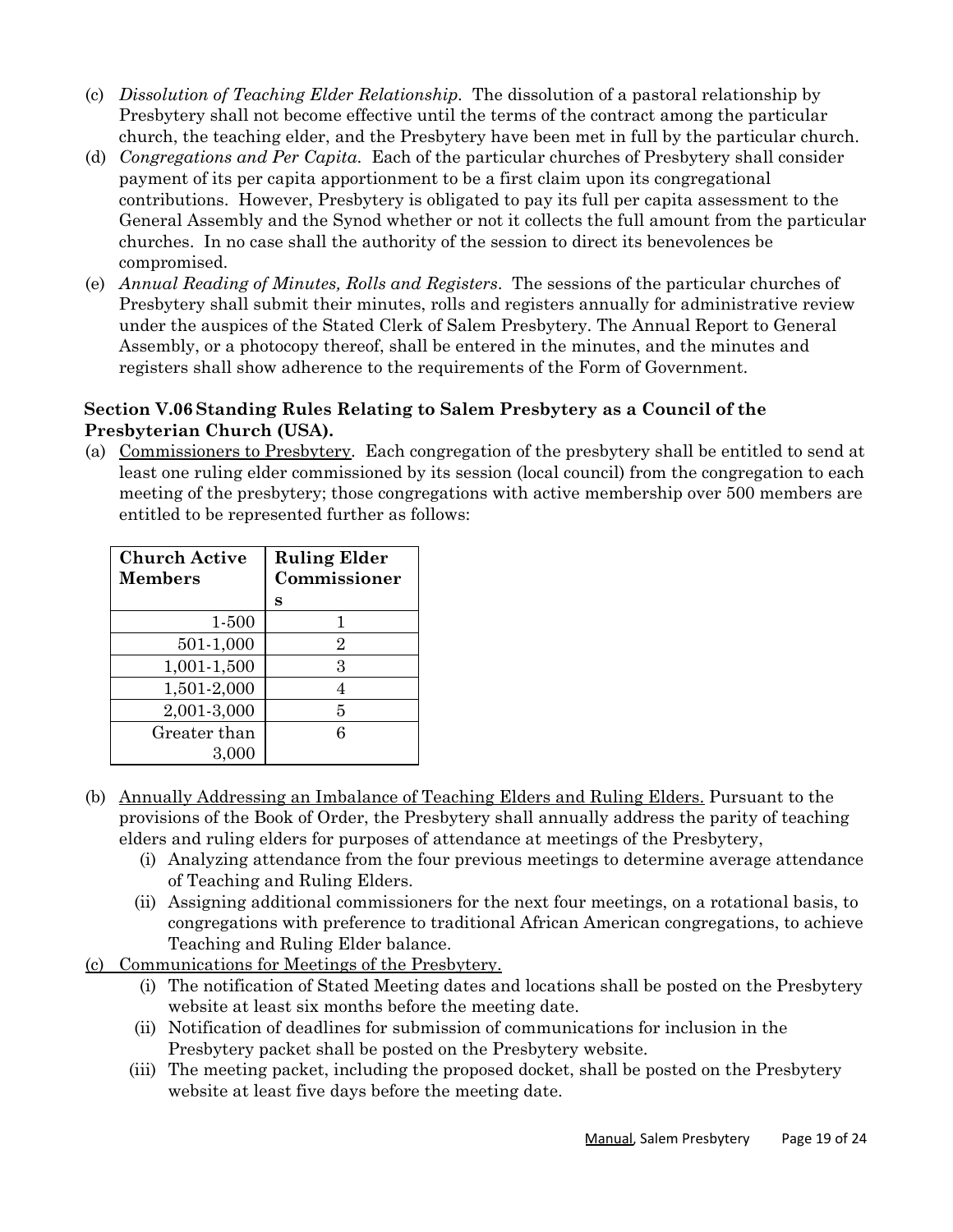- (iv) Essential last minute material for the packet, received after the deadline, will be distributed in printed form at the meeting.
- (v) A limited number of packets will be available at registration for the convenience of guests and visitors.
- (d) Attendance of Teaching and Ruling Elders at Meetings of the Presbytery. Teaching elders and ruling elders shall be recorded as having attended any given meeting of Presbytery so long as they are personally present at such meeting for not less than one-half (1/2) of the business portion of such meeting.
- (e) Robert's Rules of Order. All meetings of Presbytery, its commissions, committees, special committees, and Executive Council shall be governed by the most recent edition of Robert's Rules of Order, except when the Constitution of the Presbyterian Church (U.S.A.) provides otherwise or Presbytery has adopted special rules where it is permitted to do so.
- (f) Meeting Practices.
	- (i) All matters coming to a stated meeting of Presbytery for presentation or consideration shall be limited to twenty (20) minutes per item of meeting business, unless provided otherwise in the Docket.
	- (ii) Debate on any matter before Presbytery shall be limited to three (3) minutes per speaker unless otherwise determined by Presbytery on a motion to limit or extend the limits of debate.
	- (iii) Printed reports distributed to the members shall not be read unless one third (1/3) of the members present so request. Full opportunity shall be given for any member present to ask questions on any part of the reports prior to action by Presbytery on the recommendation of the report.
	- (iv) Members of commissions and committees of Presbytery, including Executive Council, whether teaching or ruling elders, or laypersons, shall have the privilege of the floor on matters relating to duties, activities, or recommendations originating with their group.
	- (v) A motion to "rescind," in order to be approved by a simple majority vote, shall require notice that can be published with the call of the meeting at which the motion is to be introduced. The person who intends to make such a motion shall provide the Stated Clerk with a copy of the notice, which shall include the exact wording of the proposed motion, so that it may be distributed with the call of the meeting.
	- (vi) A defeated motion or a motion adopted by Presbytery on which no action has been taken as a result of the vote, may again be considered as new business after two (2) stated meetings have passed.
	- (vii) Black History Month shall be celebrated annually at the stated meeting of Presbytery in February. The planning of the celebration shall be coordinated with Executive Council as to timing and placement on the docket of Presbytery.
- (g) Controversial Issues at Meetings of Presbytery. When any commission or committee of Presbytery desires to present a matter that in the opinion of Executive Council is likely to produce a considerable division of opinion, such a matter shall be presented one (1) stated meeting prior to the time that action is to be requested, unless time is of the essence. When considered, the matter shall be considered as a special order of the day. A majority vote of the members of Presbytery, present and voting, shall be required to determine whether time is of the essence with respect to any such matter.
- (h) Introduction of New Business.
	- (i) Prior to approval of the docket of each Presbytery meeting there shall be provision for the introduction of new business.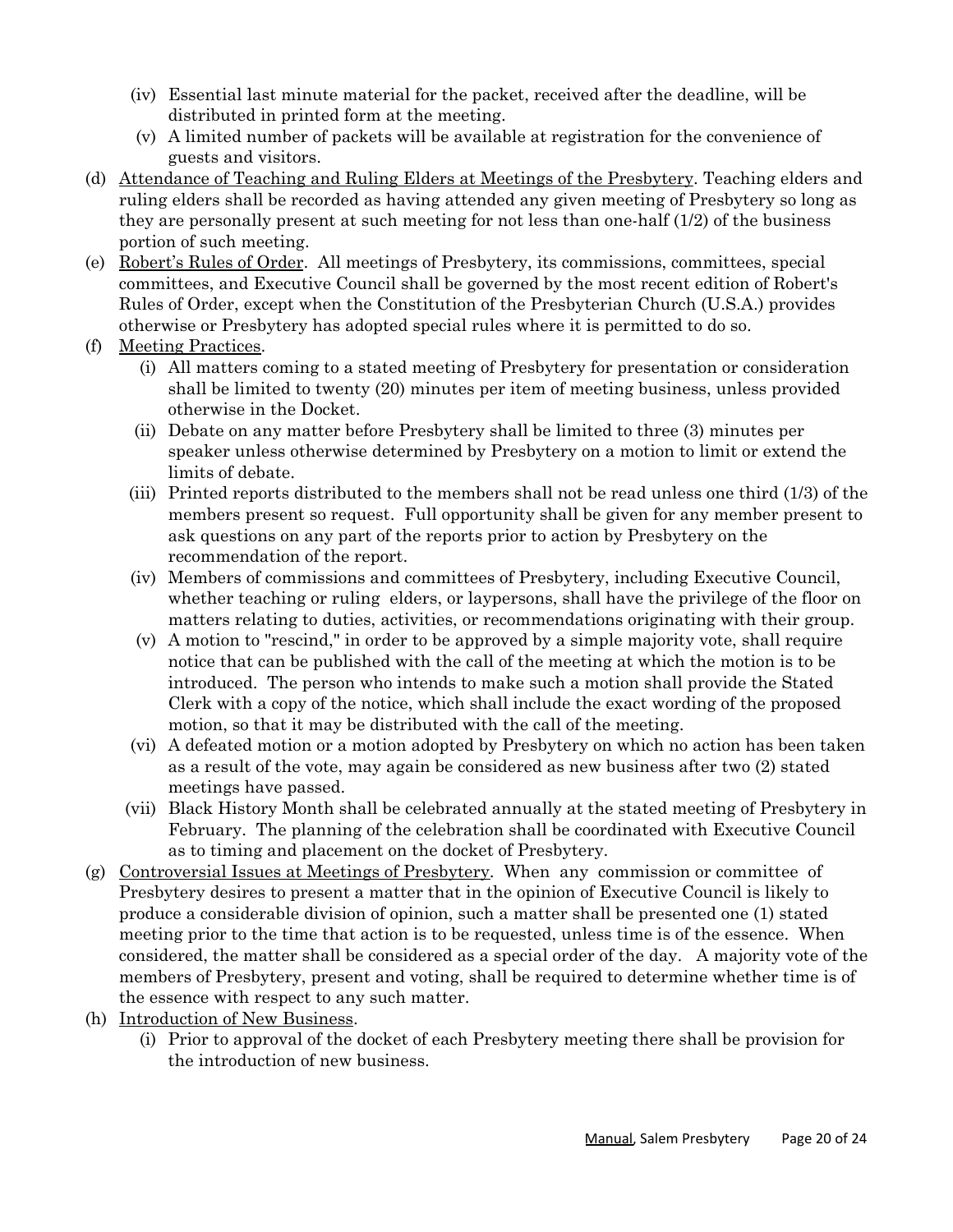- (ii) Proposed new business shall be read by the Stated Clerk to the members of Presbytery at that time. New business which is not introduced in that manner shall not be considered.
- (iii) This rule shall not apply to Salem Presbytery Executive Council, commissions or committees so long as the new business to be considered is incorporated in their written reports.
- (iv) Unless time is of the essence with respect to new business thus introduced, such new business shall be referred automatically to Executive Council or the appropriate commission or committee of Presbytery for study and recommendation, with instructions that Executive Council or such commission or committee report to Presbytery not later than the second stated meeting following the meeting at which such new business was introduced.
- (v) A majority vote of those members of Presbytery present and voting shall be required to determine whether time is of the essence with respect to such new business.
- (vi) There shall be included in the docket of each meeting of Presbytery, as a special order of the day after finished business, the consideration of new business to be taken up in the event that it is determined that time is of the essence.
- (i) Funding and Policy Changes.
	- (i) Any proposal which creates or alters Presbytery policy (and any resulting recommendation or procedure) may not be acted upon at the same Presbytery meeting at which it has been introduced unless it has been considered and approved by Executive Council prior to such meeting of introduction.
	- (ii) All Presbytery financial resources, whether benevolence or endowment interest, are to be used solely for the support of the ecclesiastical and administrative expenses and the ministry and mission of the Presbyterian Church (U.S.A.) as defined by the Scriptures, the Confessions, or the actions of the General Assembly or its judicial process, except as may be set forth in the next following paragraph. Any use of Presbytery funds for purposes lying outside of the ecclesiastical and administrative expenses or the validated ministry and mission of the Presbyterian Church (U.S.A.), as it is defined by the Scriptures, the Confessions, or the actions of the General Assembly or its judicial process, shall require a vote of Presbytery prior to the conclusion of contractual agreements or the allocation of funds.
	- (iii) Any budgeted monies not spent during the budget year shall not carry over from one year to a subsequent year. Presbytery may, upon recommendation of Executive Council, reallocate any such unspent or surplus monies for expenditures within the mission of Presbytery. If during any budget year there is a need for Executive Council, commission or committee to spend in excess of five hundred dollars (\$500) outside the descriptions, or above the budget, of any of its line items, but within its total budget, such expenditure shall be made only with the approval of the Executive Presbyter, which approval shall be reported to Presbytery.
	- (iv) Any proposal by any member of Presbytery or by Executive Council or any commission or committee of Presbytery involving the expenditure of Presbytery funds in any amount beyond the approved Presbytery budget shall be referred to the Executive Council, who shall report his or her findings and recommendations, including the identification of funding sources, to Presbytery for final action.
	- (v) All motions involving the appropriation of funds shall be voted upon by ballot when requested by one-third (1/3) of the members of Presbytery present and voting.
- (j) Overtures and Petitions.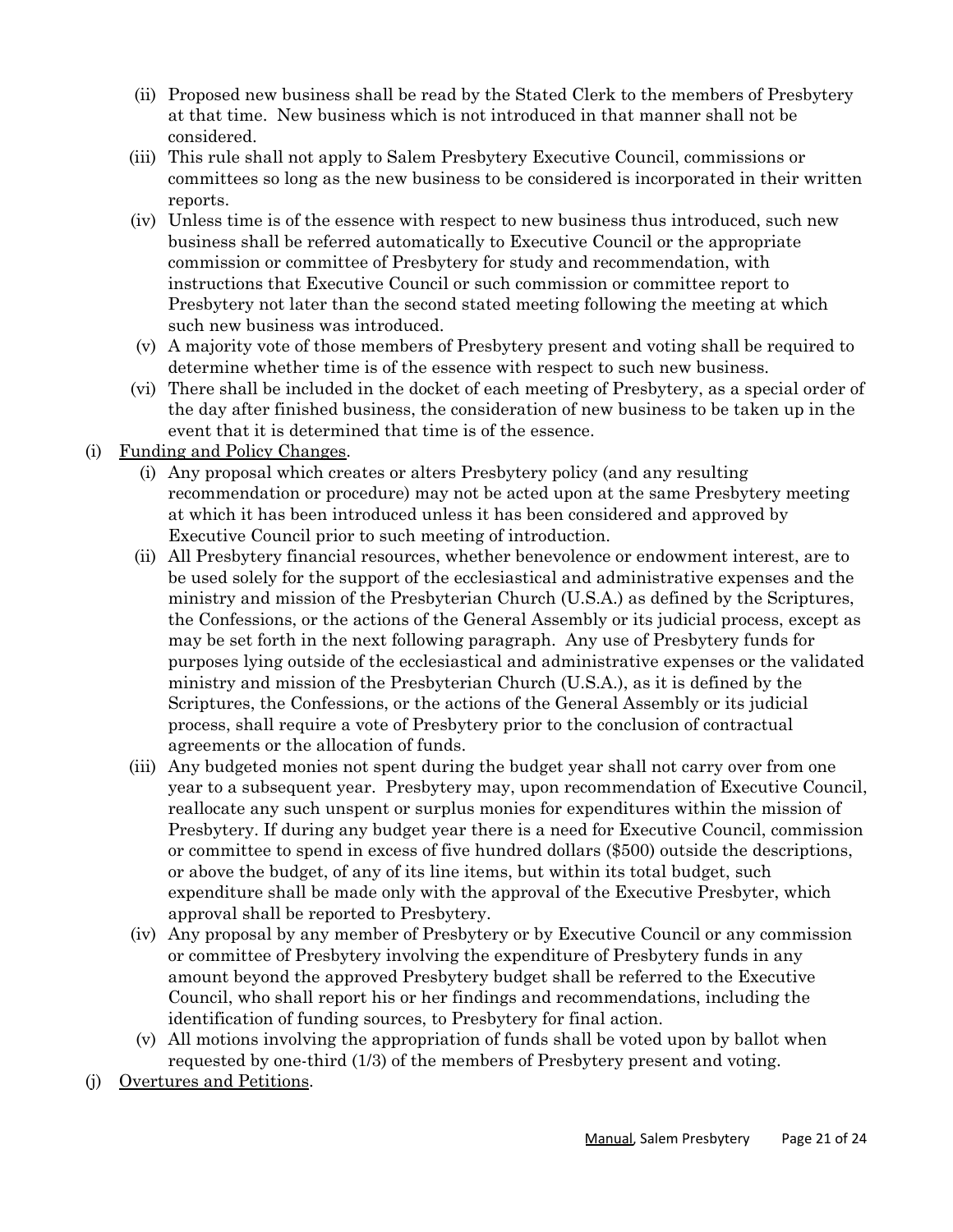- (i) Any session, presbyter, commission or committee may petition Presbytery to forward an overture to the General Assembly.
- (ii) Petitions from sessions and presbyters shall be filed with the Stated Clerk no later than three (3) weeks before the Presbytery meeting at which it is to be presented and shall be referred to the appropriate commission or committee for study and recommendation.
- (iii) The petition shall be provided with the docket for the meeting at which it is to be presented.
- (iv) All petitions to amend the Book of Order shall be acted upon no later than the February meeting of Presbytery in the year of the General Assembly.
- (v) All petitions urging programmatic action shall be acted upon in time to forward the petition as an overture to the General Assembly sixty (60) days before the convening of the General Assembly.
- (vi) Proposals to amend the Book of Order sent to the presbyteries for vote shall be referred by the Stated Clerk to an appropriate Presbytery commission or committee or to a special review committee established by the Stated Clerk, which entity shall review the proposed amendments and make recommendations to Presbytery regarding each proposed amendment referred.
- (vii) A special amendment review committee, if established, shall during its review consult with appropriate commissions and committees of the Presbytery.
- (viii) A vote on all such proposed amendments shall be taken by ballot at regular or special meetings of Presbytery called in sufficient time to report the Presbytery vote thereon to the General Assembly by the vote-reporting deadline established by the General Assembly.
- (ix) Website information containing the text of the proposed amendments shall be made available to each resident teaching elder of Presbytery and to the clerk of session of each particular church for distribution in turn to each ruling elder commissioner of that church.
- (k) General Assembly Election Procedures.
	- *(i) Procedures for Electing Commissioners to the PCUSA General Assembly.*
		- 1) At the fall stated meeting of Salem Presbytery the year before the General Assembly meets, the Committee on Representation will nominate a slate of General Assembly Clergy and Elder Commissioners and Youth Advisory Delegate (as appropriate) to the General Assembly which slate shall include the Moderator of Presbytery for the year in which the General Assembly meets.
		- 2) The relevant provisions of the PC(USA) Book of Order shall guide the Committee on Representation. The slate shall give full expression to the rich diversity within its membership and shall provide means which will assure a greater inclusiveness leading to wholeness in its emerging life. Persons of all racial, ethnic groups, different ages, both sexes, various disabilities, diverse geographical areas, different theological positions consistent with the Reformed tradition, as well as different marital conditions (married, single, widowed or divorced) shall be guaranteed full participation and access to representation in the decision making of the church" and this policy in making nominations.
		- 3) Special attention will be given to inclusiveness in Salem's representation.
		- 4) After the Committee on Representation has made nominations, the floor will be open for additional nominations. Anyone making a nomination for the floor should receive permission from the person they wish to nominate, and prior to making the nomination, present a completed Nomination Form to the Stated Clerk.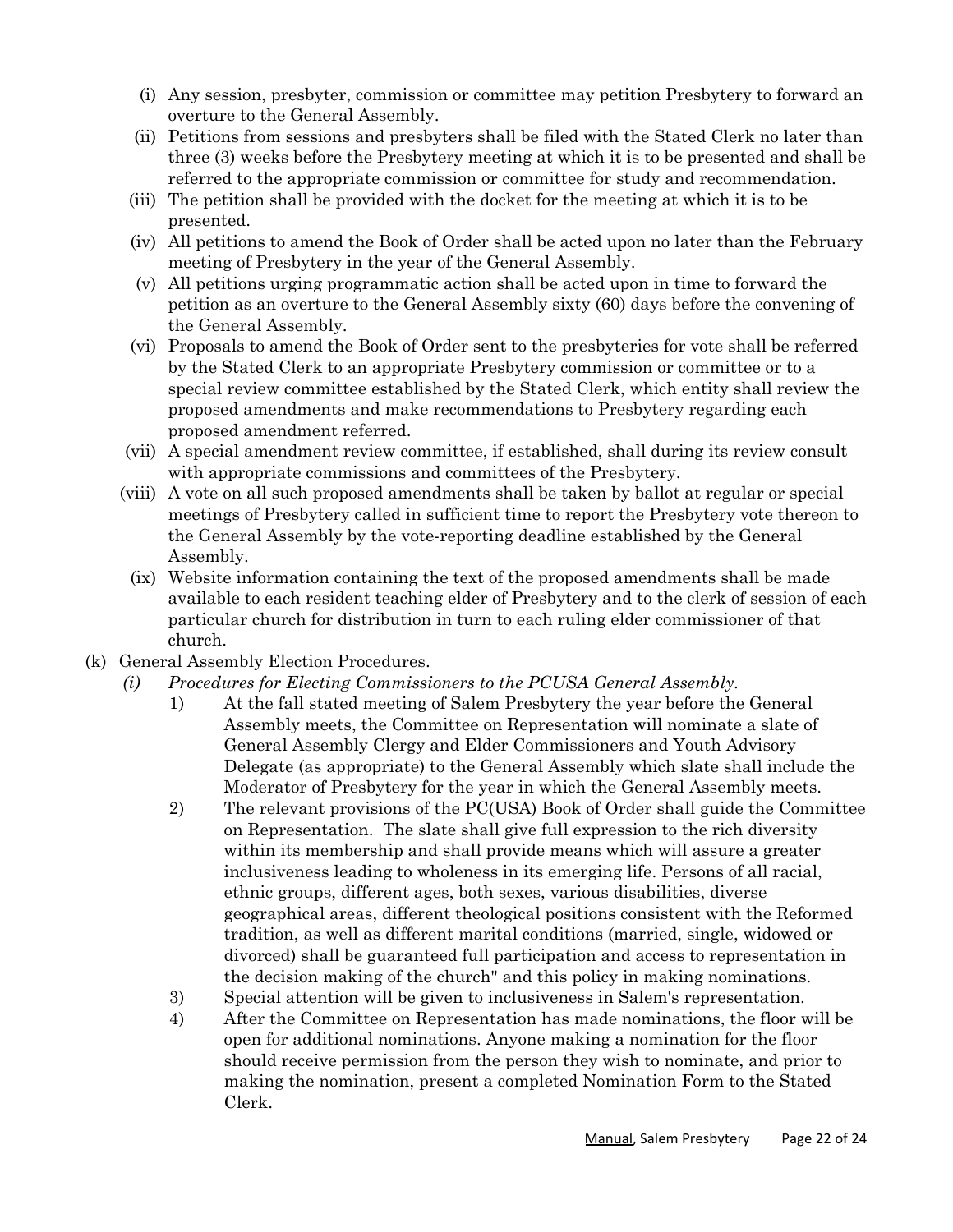- 5) Persons who will serve as Commissioners to a General Assembly meeting must complete a Commissioner Data Sheet. It shall include at least the following: name, address and phone data; age/gender/ethnic data; record of service to the church with dates (including membership, ordination, participation on committees, attendance at meetings of Presbytery, Synod and the General Assembly); and statement of willingness to participate fully in the training, preparation, attendance and reporting phases of the commissioner responsibilities.
- *(ii) Nomination of Clergy Commissioners*
	- 1) Ministers will be selected for the slate with primary consideration given to their active participation and leadership in the ministry and mission of Presbytery, Synod (including Synod meetings), and General Assembly. (Members or Moderators of General Assembly Committees, Councils, Task Forces, etc.)
	- 2) Ministers who have never attended General Assembly should be given first consideration if they meet the other criteria listed in this policy
	- 3) A minimum of three years membership in Salem Presbytery is required by the beginning of the date of the General Assembly to which they are elected.
	- 4) A minister alternate of each gender will be nominated to replace an elected minister commissioner of the same gender who is unable to attend.
- *(iii) Nomination of Elder Commissioners*
	- *1)* Elders will be selected with primary consideration of their active participation and leadership in the ministry and mission of their local church, Presbytery, Synod (Including attendance at Synod Meetings) and General Assembly. (Members or Moderators of General Assembly Committees, Councils, Task Forces, etc.)
	- *2)* At least one Elder Commissioner will be nominated via the slate from each of the following groups of churches. The churches of the Presbytery are divided into 3 groups according to size: 1-150 members, 151-500 members and 501 - up members. The 3 churches in each group which have gone the longest time without sending an Elder Commissioner to General Assembly will be asked to have their Session submit a name, plus a data sheet, to the Committee on Representation for consideration.
	- *3)* The elder must have been a member of a church in Salem Presbytery a minimum of three years by the beginning date of the General Assembly to which they are elected.
	- 4) The Committee on Representation may take into consideration whether or not a congregation has sent Commissioners to Presbytery meetings in forming the slate.
- (iv) *Young Adult Advisory Delegate (YAAD).* Salem Presbytery has the right to send one Young Adult Advisory Delegate (YAAD) to General Assembly and to Synod. A particular church can nominate as many such young adult persons between the ages of 17 and 23 as it wishes. Each person nominated is invited to be interviewed by members of the Committee on Representation. Out of all of those who present themselves for interview, the Committee on Representation will nominate one YAAD and one alternate for the General Assembly and one of each for Synod. There is no requirement for rotation among the churches nominating such young adult persons. The ordination questions are asked when the call is officially issued.

# **ARTICLE VI. ADOPTION**